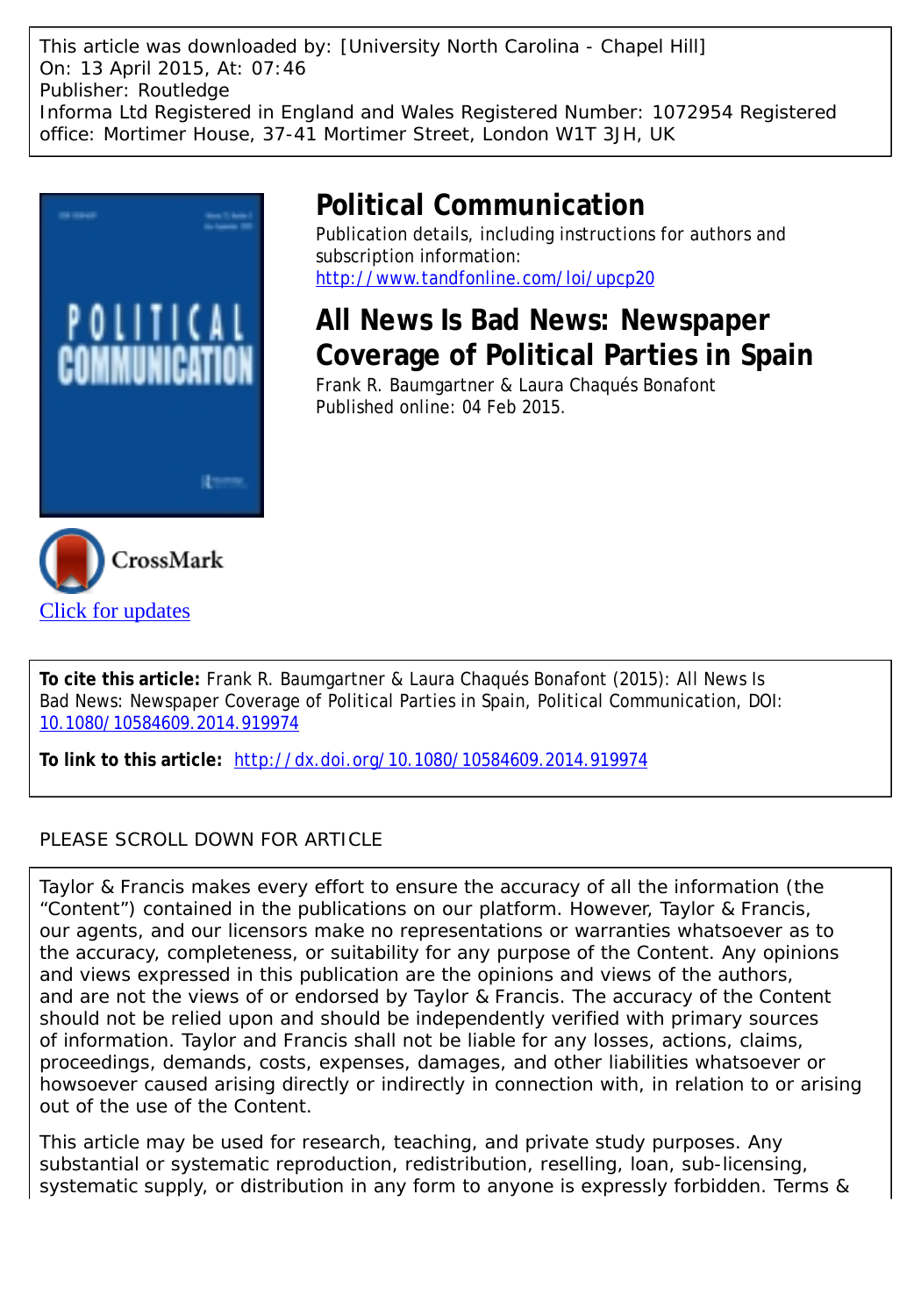Conditions of access and use can be found at [http://www.tandfonline.com/page/terms](http://www.tandfonline.com/page/terms-and-conditions)[and-conditions](http://www.tandfonline.com/page/terms-and-conditions)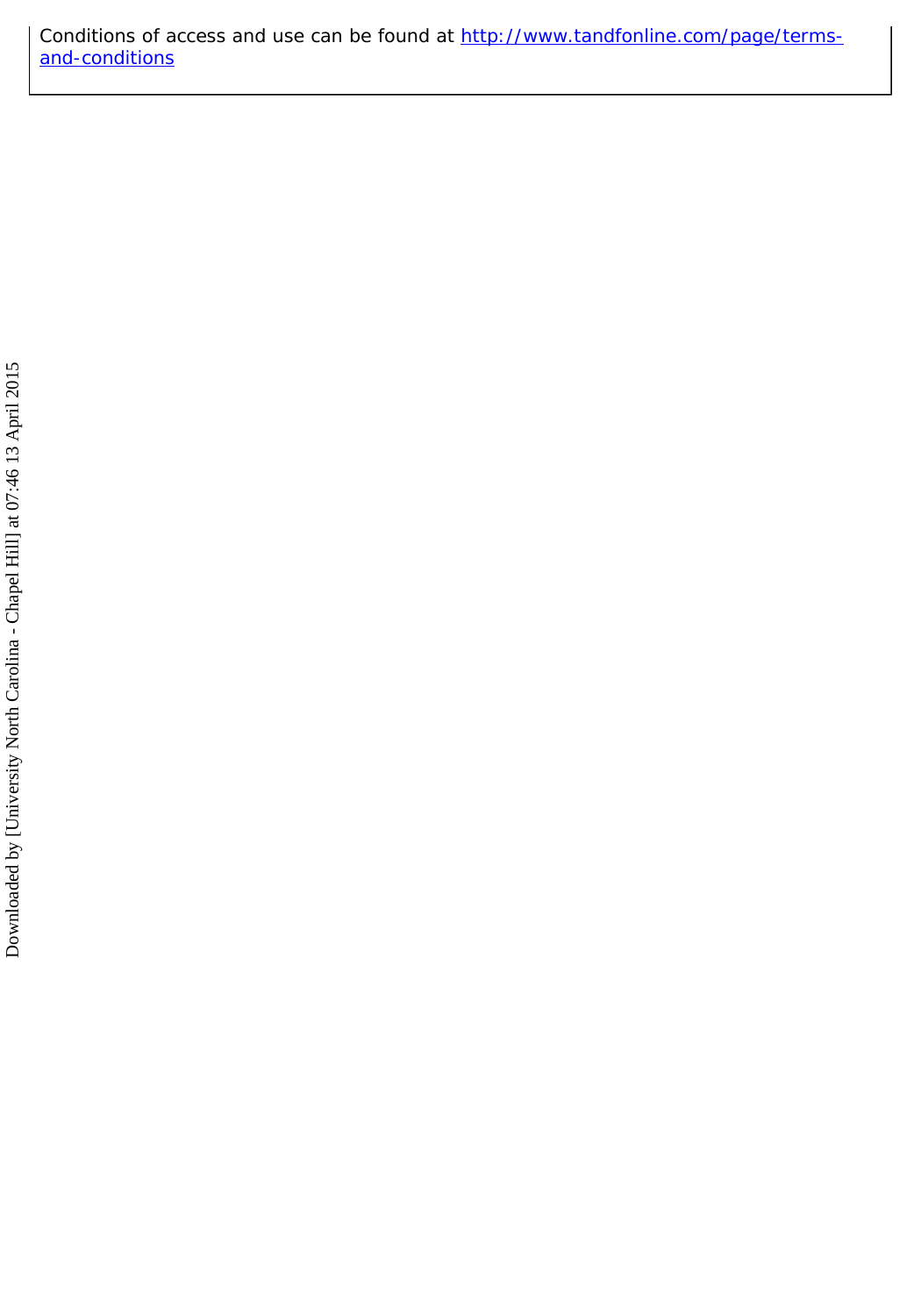

## **All News Is Bad News: Newspaper Coverage of Political Parties in Spain**

### FRANK R. BAUMGARTNER and LAURA CHAQUÉS BONAFONT

*Spain has a highly partisan media system, with newspapers reaching self-selected partisan audiences and espousing explicitly partisan editorial preferences. Do the newspapers of the left and right differ in how they cover politics in ways that can be predicted by their partisan leanings? We review theories of issue ownership, journalistic standards, and information scarcity and test hypotheses derived from each. We find that the parties converge substantially in virtually every aspect of their coverage. Few differences emerge when we look at what topics are covered or in the dynamics of which topics gain attention over time. However, we confirm important differences across the papers when they make explicit reference to individual political parties. Journalistic norms result in a surprising focus on the faults of one's enemies, however, rather than the virtues of one's allies. Our assessment is based on a comprehensive database of all front-page stories in* El País *and* El Mundo*, Spain's largest daily newspapers, from 1996 through 2011.*

**Keywords** political parties, political communication, agenda setting, media and politics, Spain

#### **News Coverage in a Partisan Environment**

Media coverage of politics is a fundamental matter for democracy. Democratic debate and civic discourse depend to a large extent on how the media gives access to policy actors to express their views and ideas about issues. Political communication scholars stress the privileged position of elites, especially governmental actors, in gaining access to the news (Bennett, [1990;](#page-22-0) Graber, [2003;](#page-23-0) Iyengar & McGrady, [2007\)](#page-23-1). Journalists report about what political elites are doing or planning to do, often ignoring other policy actors who are deemed to be less newsworthy than "officials." Elite status is explained by formal rules governing the political system, but also informal rules more related to the seniority of a policy actor or tradition (Walgrave  $\&$  van Aelst, [2006\)](#page-24-0). In this view media coverage is driven by the actions of political elites, real-world events, and competition for readership, more than partisan logics or journalist preferences. In a different vein, media systems scholars stress the importance of political parallelism, journalistic professionalism, state regulation, and media ownership in how newspapers cover politics (Blumler, McLeod, & Rosengren, [1992;](#page-22-1)

Frank R. Baumgartner is the Richard J. Richardson Distinguished Professor of Political Science, University of North Carolina at Chapel Hill. Laura Chaqués Bonafont is Professor of Political Science, Universitat de Barcelona and Institut Barcelona d'Estudis Internacionals (IBEI).

Address correspondence to Frank R. Baumgartner, Department of Political Science, The University of North Carolina at Chapel Hill, 358 Hamilton Hall, Campus Box 3265, Chapel Hill, NC 27599, USA. E-mail: [Frankb@unc.edu](mailto:Frankb@unc.edu)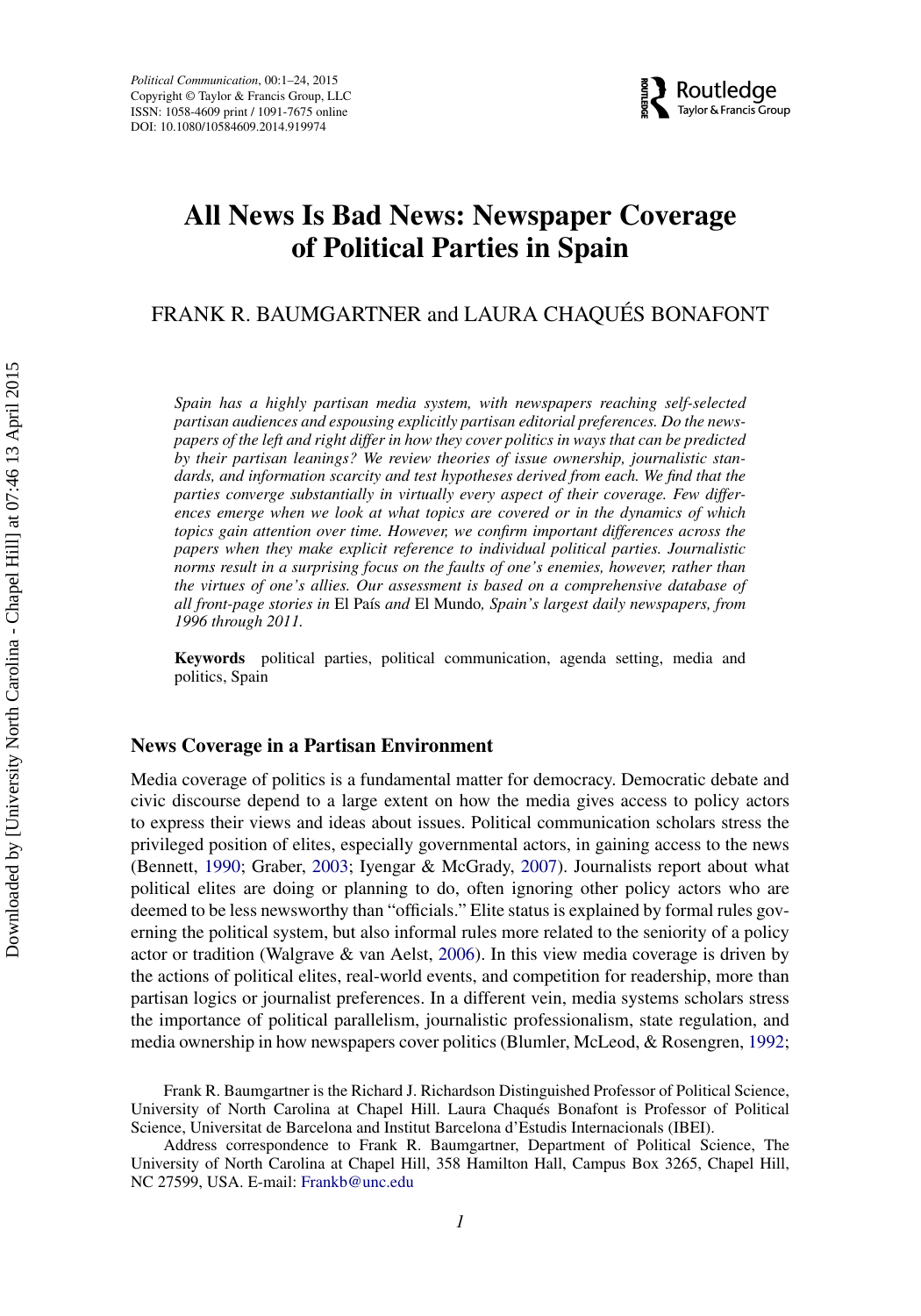Hallin & Mancini, [2004;](#page-23-2) Norris, [2000;](#page-24-1) Seymour-Ure, [1974\)](#page-24-2). Media coverage reflects the preferences and partisan links between political parties and individual media outlets, which lead to important inequalities on how newspapers cover different parties. Some political elites would have more media coverage than others depending on the political orientations and ideological affinities of journalists. It appears that cross-national studies emphasize differences based on ownership patterns and the degree of partisan connection in the media system. We contribute to these literatures by focusing on the two main daily newspapers in Spain, a country that has strong political parallelism and might be expected to show significant partisan differences in media coverage. In contrast to these expectations, we show that while differences are apparent, they are not as powerful as the similarities. These similarities are well explained by Bennett's indexing theory: Both parties give great deference to "official" sources.

However, when the two newspapers focus their attention on individual political parties, they show their biases. Rather than vaunt the proposals of their allied party or draw attention to the issues thought to be advantageous to them, however, we find that the bias comes in how they treat their rival. Each paper under-emphasizes the role of their allied party and over-plays the faults of the rival. Thus, the left-leaning *El País* provides much greater coverage of the Popular Party (PP), especially when government officials of the PP are involved in corruption scandals. In almost perfect parallel, the right-leaning *El Mundo* provides much less coverage of these scandals. But when a Socialist Party (PSOE) government is beset with similar corruption issues, the newspaper with most coverage is, naturally, the rival one. We therefore identify some partisan differences in coverage, but these are decidedly reactive and negative. With regards to parties, they downplay the actions of their allies and focus instead on heaping bad news on the rival. In all, Spain's two major national dailies have highly similar news agendas. But when they cover the activities of the political parties, all news is bad news.

#### **The Spanish Media System**

According to Hallin and Mancini [\(2004\)](#page-23-2), Spain perfectly fits into the so-called polarized pluralist media system, characterized by a strong political parallelism, low circulation of newspapers, low professionalism, and high state intervention. In contrast to other countries (Seymour-Ure, [1974,](#page-24-2) [2003\)](#page-24-3), there is a strong link between media groups and political parties, reducing independent reporting about political campaigns (Sampedro & Seoane Pérez, [2008\)](#page-24-4), the people's knowledge about politics (Fraile, [2010\)](#page-23-3), how issues are framed (Arsenault & Castells, [2008;](#page-22-2) Baumgartner, De Boef, & Boydstun, [2008;](#page-22-3) Boydstun, [2013;](#page-22-4) Castells, [2009;](#page-23-4) Iyengar, [1991\)](#page-23-5), and more broadly media coverage of politics (Seymour-Ure, [1974;](#page-24-2) Tresch, [2009\)](#page-24-5).

In Spain, to read a newspaper is to be associated with an ideological or partisan camp. In contrast to other countries (Seymour-Ure, [1974\)](#page-24-2), this link between media groups and ideology is explained by readership patterns, more than ownership or*/*and the links and affiliations of journalists with a political party. Politicization of media outlets and the ideological fragmentation of readership have been in place from the transition to democracy to present (Bustamante, [2002;](#page-23-6) Gunther & Mughan, [2000;](#page-23-7) Jones, [2007;](#page-23-8) Llorens, [2010\)](#page-23-9). During the late-1970s and 1980s this link was especially strong between *El País* and the Partido Socialista Obrero Español (PSOE), the *ABC* and conservative parties (first Alianza Popular and later Partido Popular), or*/*and *La Vanguardia* and Convergència i Unió. The creation of *El Mundo* in 1989 reinforced the existing ideological fragmentation of readers across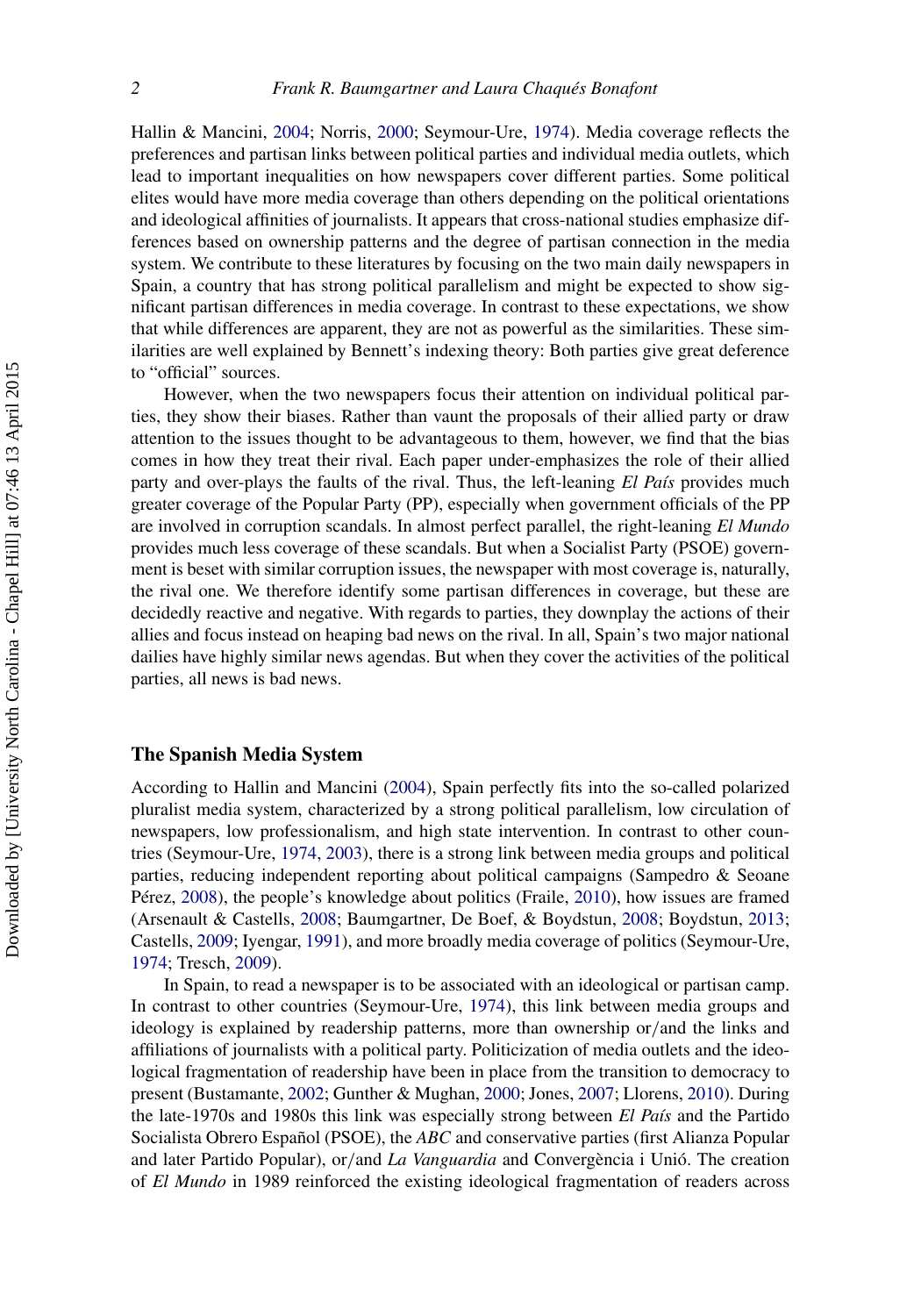newspapers. Since its creation*, El Mundo* prioritized its task as a watchdog of Spanish politics, and the PSOE governments of Felipe González, and in less than five years it became the second most read newspaper, after *El País* (Chaqués-Bonafont & Baumgartner, [2013;](#page-23-10) Chaqués-Bonafont, Palau, & Baumgartner, [2015\)](#page-23-11). From the mid-1990s both *El País* (Grupo PRISA) and *El Mundo* (Unidad Editorial, RCS) have been the most read quality statewide newspapers, followed by other conservative newspapers like *ABC* (Vocento) or *la Razón* (Planeta), and territorially based newspapers like *El Periodico de Catalunya* (Grupo Zeta), *La Vanguardia* (Grupo Godó), and *El Correo Vasco* (Vocento).

In the case of *La Vanguardia*, and to a certain extent *El Periódico de Catalunya* (Grupo Zeta), this association between media and political parties is especially relevant in Catalonia. Most *La Vanguardia* readers are voters of the center-right (Convergència i Unió; CiU), while most of the readers of *El Periódico de Catalunya* are voters of left Catalan parties, mainly the Partit dels Socialistes de Catalunya (PSC), Iniciativa per Catalunya Verds (ICV), and Esquerra Republicana de Catalunya (ERC).[1](#page-22-5) This illustrates another important feature of the Spanish media system: the fragmentation of readers across the territory.<sup>2</sup>

These general tendencies can be corroborated with survey evidence. According to the Centro de Investigaciones Sociológicas, in 2009 more than 50% of the readers of *El País* identified themselves at an ideological position between 1 and 4 on a 10-point index from 1 (far left) to 10 (far right).[3](#page-22-7) Compare this to just 6.8% of the readers of *El Mundo*. By contrast, more than 37% of the readers of *El Mundo* are above 6 in the left-right ideological scale, versus 9% of the readers of *El País.* In terms of partisanship, about 30% of citizens that identify themselves as PSOE voters and 21% of Izquierda Unida (IU) voters are readers of *El País*, versus only 5% of PP voters. By contrast, about 23% of the readers of *El Mundo* identify themselves as PP voters, versus 4% and 2% of the voters of the PSOE and IU, respectively.

These results are quite similar to those in the mid-1990s (Gunther et al., [1999\)](#page-23-12). However, according to Gunther and colleagues [\(1999\)](#page-23-12) in 1993 the average reader of *El Mundo* was placed at 4.6 on the left-right continuum and an important part of the far-left voters (mainly IU voters) were readers of *El Mundo*. This should be understood in the political context in the 1990s, characterized by the economic crisis and political scandals and corruption associated with the PSOE governments of Felipe González. These included scandals like the Anti-terrorist Liberation Group (GAL), the Roldan case (General Director of the Guardia Civil, a paramilitary police force), and the Mariano Rubio case (Governor of the Bank of Spain until 1994; for more detailed information see Castells, [2009\)](#page-23-4). As Castells [\(2009\)](#page-23-4) highlights, since its creation in 1989, *El Mundo* was aimed at scrutinizing political elites, focusing on political scandals, and possible government law-breaking. *El Mundo* defined itself as the watchdog of the Spanish political system, and that captured the attention of some of the voters of the left that were critical and disenchanted with the governments of Felipe González (PSOE).

Globalization and increasing market competition did not limit political parallelism and ideological fragmentation of Spanish newspapers. In the new millennium, Spanish citizens read those newspapers that are closer to their political ideas, and newspapers respond to the ideological positions of their readers, reinforcing their perceptions about politics. None of the newspapers has abandoned its ideological position in order to capture a broader audience. On the contrary, market competition and globalization have reinforced a model of external pluralism in which newspapers are more and more controlled by political institutions.[4](#page-22-8) The question is how external pluralism affects media coverage of politics. This is an important question in both normative and empirical terms. Existing theoretical analysis, from the indexing theory to the agenda-setting approach, do not take into account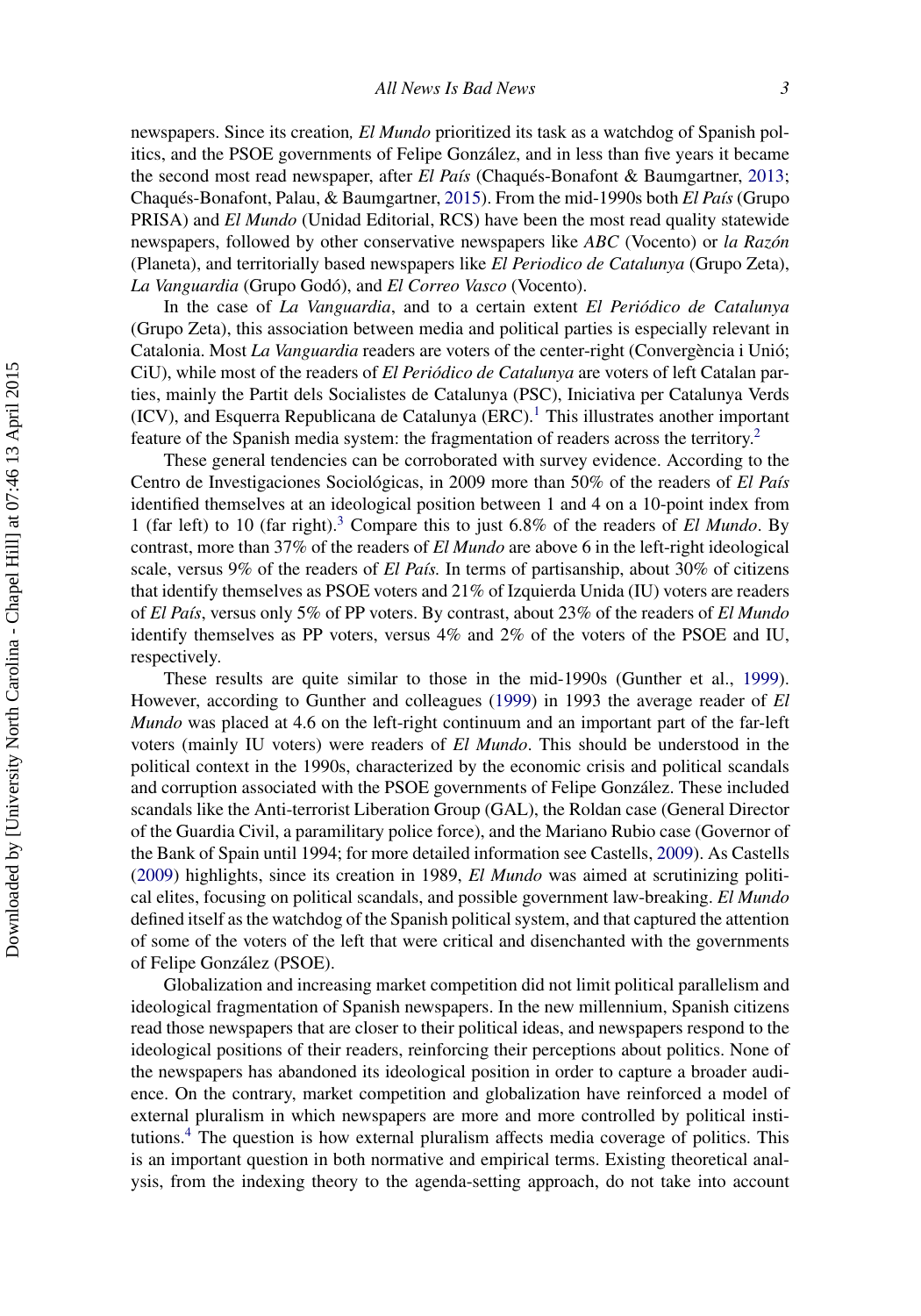media systems characteristics to explain media coverage of politics. Actually, the indexing approach was aimed to explain media coverage in the United States. This is the best example of what Hallin and Mancini [\(2004\)](#page-23-2) identify as a liberal media system, completely at odds with the functioning of the media system in Spain. On the other hand, agenda-setting scholars provide a framework to better understand how and under which circumstances the mass media and political elites influence each other, taking for granted the fact that media systems operate differently across countries, and that some features, like strong political parallelism, may have some impact on how newspapers perform their task as agenda setters, gatekeepers and watchdogs of the political system. The next section provides a detailed discussion about these theoretical approaches, and defines the hypotheses that guide the empirical analysis.

#### **Literature and Expectations**

According to the indexing theory (Bennett, [1990\)](#page-22-0), journalists tend to focus on what the government is doing giving special place to "official" sources, discounting opinions that are marginal or not represented in the halls of government, and giving priority to the routine reporting of the actions of government officials. The media may reflect the debates among government officials and their rivals within the political establishment (Entman, [2004,](#page-23-13) p. 4), but coverage is driven by the elites, not the independent judgments of the journalists. There are many reasons to expect some aspects of this indexing theory to hold: The media pays special attention to governmental actors because they are a legitimate source of information, fairly easy to access and obtain quotations (through press releases or written reports) from, and relatively inexpensive to cover (Castells, [2009;](#page-23-4) Hamilton, [2004;](#page-23-14) Stromback & van Aelst, [2013;](#page-24-6) Wolfsfeld & Sheafer, [2006\)](#page-24-7). This is especially convenient in a context of increasing business competition and reduction of market shares, in which most media companies have reduced the set of economic and human resources devoted to the direct coverage of news, and thus their capacity to independently provide reliable and contrasted information (Curran, Iyengar, Lund, & Salovaara-Moring, [2009\)](#page-23-15). Hence:

*H1:* Government Indexing: Journalists report on the actions of "official" sources, and newspapers should therefore give enhanced coverage to government officials, no matter what the party in power.

This first hypothesis implies that the indexing theory may apply not only in a liberal media system like that of the United States, but all types of media systems. Governmental actors and political elites occupy a predominant position in any political system, democratic or not. They are the main source of information and thus we expect journalists may follow what the government is doing with independence of the levels of media political parallelism, journalist professionalism, circulation of newspapers, and state intervention. The same applies for a rarely discussed element of Bennett's theory: its "mainstream government debate" bias. He writes that the media "tend to index the range of voices and viewpoints in both news and editorials according to the range of views expressed in mainstream government debate about a given topic" (Bennett, [1990,](#page-22-0) p. 106). Most of the time, the media abdicates from the normative mandate of giving voice to the people providing independent and plural information, and only occasionally takes into account the points of view different from the mainstream official view of the government and the most prominent political parties. Bennett suggests that journalists cover "official" beats and therefore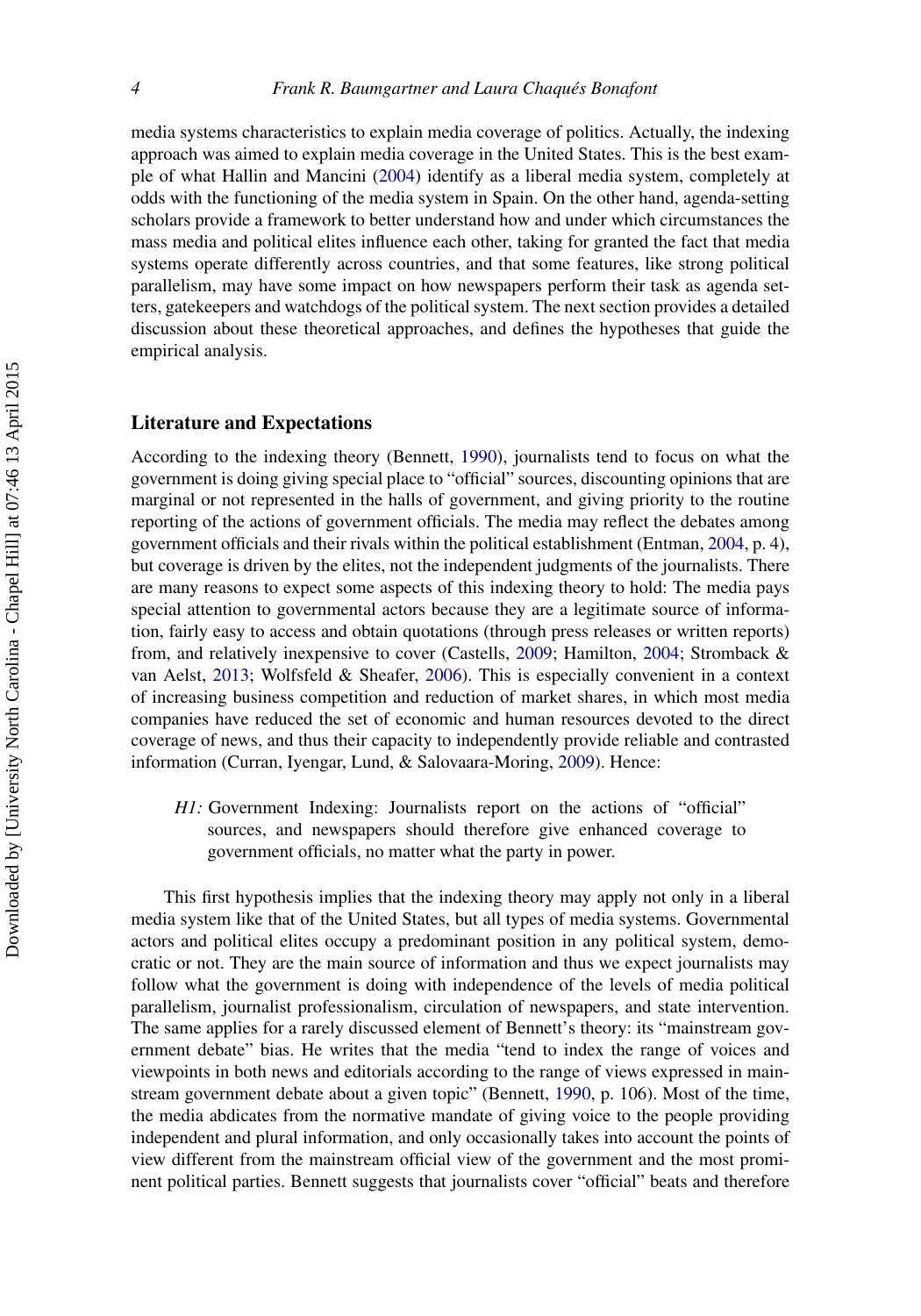index their coverage to the actions of government officials. They also look for responses by other mainstream political actors outside of government (Kepplinger, [2002;](#page-23-16) Kepplinger, Brosius, & Staab, [1991\)](#page-23-17). They do not, however, look to the fringes of the political system for viewpoints that may be loud and clear to those who look but which fall outside of the major political parties.

In Spain, what this suggests is an extensive focus by the mainstream media on the two major political parties, well beyond their importance in the polls. Since 1996, the PP has received between 38% and 45% of the popular vote in successive legislative elections, and the PSOE 29% to 44%; together they have gotten between 84% and 92% of the seats. This means both PP and PSOE almost monopolize the legislative process and control activities at the parliamentarian arena—from 1982 to 2011 only 5% of the parliamentary bills introduced by political parties other than the PP and*/*or the PSOE were passed and about 85% of the oral questions in plenary meetings are introduced by these two parties. By the same token, both the PP and PSOE monopolize most of the decisions related to institutional appointments and representation, such as designation of the members of the Constitutional Court. All of this confers on the two main parties an elite status, and news value much higher than any other actor in the political system.

Other parties, especially the far left (IU) and regional ones powerful in Catalonia (CiU and ERC), in the Basque country (mainly Partido Nacionalista Vasco; PNV), Galicia (Bloque Nacionalista Galego; BNG), or the Canary Islands (Coalición Canaria), may be expected to receive less than their proportionate share of media coverage. This is particularly the case when the party in government has the absolute majority of seats (e.g., during the PP government of José Maria Aznar from 2000 to 2004). By contrast, access of regional political parties to the front pages of the most read Spanish newspapers should be larger when they play the role of pivot in government formation. This is the case of CiU during the first government of José M. Aznar from 1996 to 2000, or ERC, IU-ICV, and BNG during the minority governments of José Luis Rodríguez Zapatero (2004–2011). In this political context, regional parties gain "news value" and consequently have a higher capacity to get into the news. In short, following from Bennett's indexing theory,

*H2*: Reinforcement of the Partisan Elite: Both newspapers will be highly selective in their attention to political parties, focusing largely on the two predominant parties. Access to the media by smaller and regional parties is lower, and varies across time depending on their "news value."

Elite status and news value are two of the factors explaining media access. Other factors, like the level of conflict related to the message, the novelty of a story, the type of issue or the possibilities of dramatization, are also important to explain access to the news. Walgrave and Van Aelst [\(2006\)](#page-24-0) suggest dependence of the media toward governmental actors is especially important for issues like foreign affairs and defense for two main reasons. First, these are *obtrusive issues* for which most journalists may not have direct experience, or the resources to gather information directly. Second, these are issues for which the executive has *institutional ownership—*that is, formal rules guarantee a predominant role of the executive in front of other policy actors in the policy-making process (Seymour-Ure, [2003\)](#page-24-3).

As in many other majoritarian democracies, in Spain the Prime Minister occupies a leading role in the policy-making process, and this is especially the case for foreign and defense policy and for questions relating to the European Union (EU); in these areas the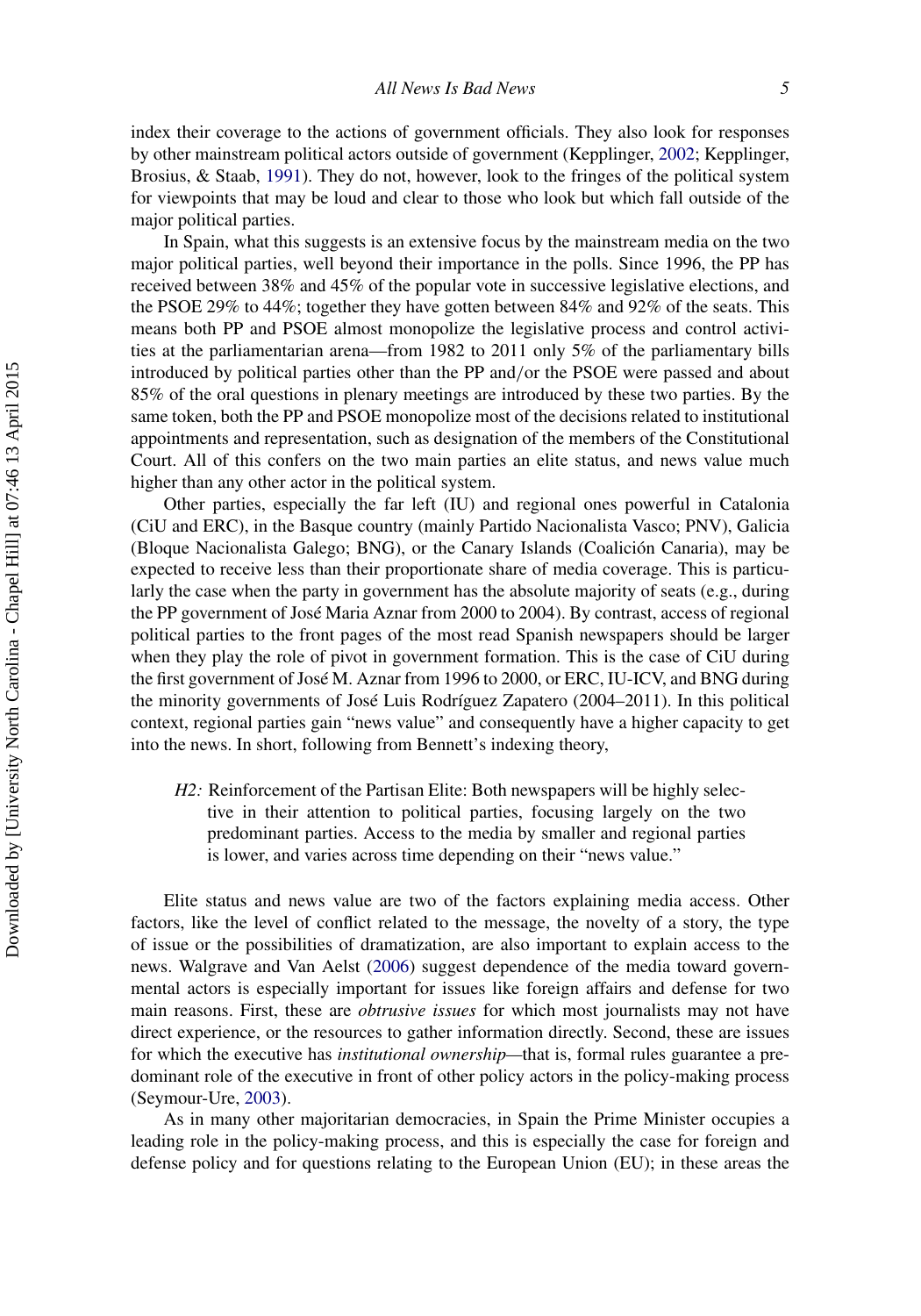Prime Minister's office (Presidente del Gobierno) almost monopolizes the agenda-setting process. The decision to send military troops corresponds exclusively to the Prime Minister, which also concentrates all the political responsibility and electoral costs associated with that decision. The same occurs in relation to EU matters. It is the Prime Minister who leads the process of European integration, participates in EU meetings, and negotiates vis-à-vis other heads of government important aspects of the agenda that will be later implemented at the national level. Once the decision is made at the EU level, it is quite difficult, costly, and time-consuming to amend EU decisions in the parliamentary arena. In contrast to other countries, the Spanish government is not obliged to explain its negotiation strategies at the EU level, or the financial implications generated by a new agreement. Members of Parliament have to rely on raw EU-related documents to get most of the information about what is going on at the European arena, and have no capacity to impose parliamentary positions on the government. Accordingly, most stories about the EU, international affairs, or defense will inform about the activities and policy positions of the Prime Minister, and thus we expect the following:

*H3:* Government Information Advantage: For foreign policy, defense, and EUrelated issues, governmental information advantage is so great that both newspapers will offer greater coverage to government officials in these areas compared to others, no matter the party in power.

Variations in media coverage of political parties also depend on the degree of controversy or disagreement about various issues. It is not rewarding in political terms to pay attention to issues about which everybody agrees (Green-Pedersen & Stubager, [2010;](#page-23-18) Thesen, [2013\)](#page-24-8). The general agreement about the benefits of the EU that traditionally has characterized Spanish politics prevents political parties from seeking media attention on EU matters. By contrast, political parties will seek media attention when they have an alternative and strong claim, different from the governmental position on a particular issue (Entman, [2004\)](#page-23-13). This is the case of the Iraq conflict at the beginning of the new century. The entry into the war of Iraq was one of the most controversial decisions taken by the majority government of José Maria Aznar, generating an intense and politicized debate in and out of the parliamentary arena. Political parties and other policy actors, mainly social movements, gained some media access reflecting the opposition to the military intervention in Iraq by most of the Spanish population.

In short, in a context of agenda scarcity political parties will concentrate their efforts to gain access in relation to issues that either have a strong capacity to attack the party in government, or reinforce issue ownership (Budge & Hofferbert, [1990;](#page-23-19) Klingemann, Hofferbert, & Budge, [1994;](#page-23-20) Thesen, [2013\)](#page-24-8). As rational actors, they will devote their attention strategically across issues depending on whether the electorate identifies them as capable to give an optimal solution, presenting an alternative policy position that challenges governmental arguments and ideas. This means political parties, especially those in opposition, have some capacity to select the issues they discuss, picking and choosing the issues on which they seek to make media-ready statements and generally avoiding the unpopular ones.

In contrast, the incumbent party has to inform the public about what it is doing or planning to do independently of the level of saliency of the issues at hand. Every Friday, after the weekly meeting of the Council of Ministers, the executive's speaker informs the press about the decisions taken by the executive, which may include salient issues, but also regulatory changes that generate no political debate. Newspapers will report about both, giving more priority to highly politicized issues, of course. For salient issues, like same-sex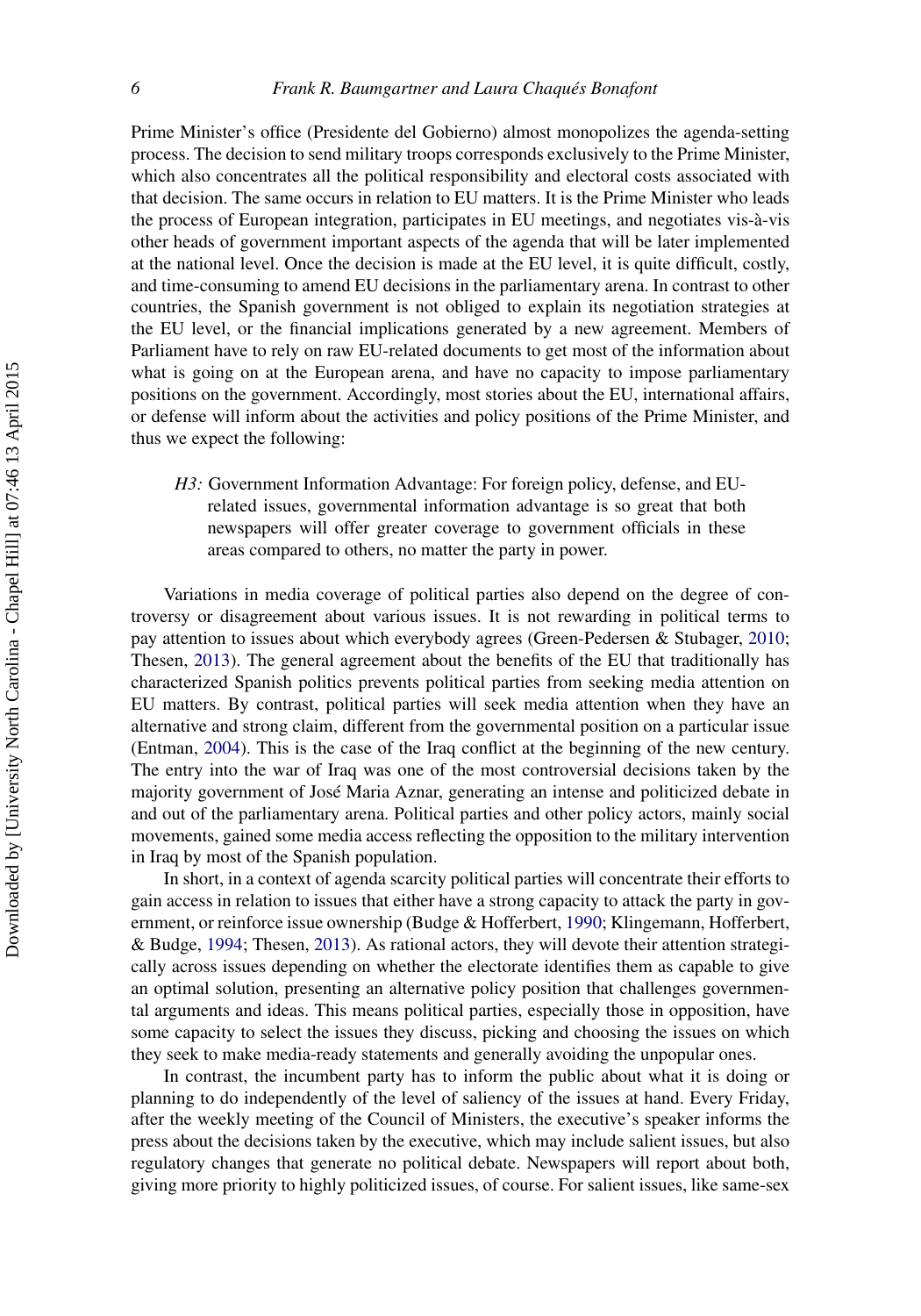marriage or immigration, newspapers inform about the policy position of both government and opposition parties, while in the case of non-salient issues—like a new plan to prevent car accidents—newspapers will only report about what the government is doing, basically because there are no further reactions by other actors. Accordingly,

*H4:* Government Agenda Fragmentation: Media coverage of government activities is more fragmented across issues than media coverage of political parties.

Newspapers contribute to this issue-selection process of their allied political parties. In doing so, newspapers will follow the ongoing political debate, highlighting the failures and inconsistencies of the opposing party in relation to highly politicized issues, focusing on what is wrong, and always giving the bad news. This does not mean newspapers are able simply to focus on the issues they prefer. Newspapers focus on bad news, reflecting one of their basic functions in a democracy—holding current government elites accountable, and thus, informing about negative developments in economic, political, and social problems (Soroka, [2006\)](#page-24-9). Most of the time, as the indexing theory would suggest, newspapers inform about the government-opposition game, giving access to both opposition parties (who highlight what is wrong in politics) and governmental actors (who highlight good news about politics but also are forced to react in front of bad news; Thesen, [2013\)](#page-24-8).

As a result of these dynamics, media attention tends to be highly concentrated on the same issues across media outlets and time (Boydstun, [2013\)](#page-22-4). Based on a large-scale assessment of the content of all stories appearing on the front pages from 1996 to 2009, Chaqués Bonafont and Baumgartner [\(2013\)](#page-23-10) demonstrate that *El País* and *El Mundo* cover the same topic areas, focusing attention equally on certain topics to the detriment of others, with substantial "friction" in how they shift attention from topic to topic without much variation across time. But occasionally, events give the opportunity to portray a sitting government and*/*or political adversary in an unflattering light. This is especially true in the case of political scandals involving members of the executive and*/*or political parties. For these issues we expect that the newspaper of the rival ideological camp will give greater attention to political scandals compared to the ideologically allied media outlet. If this argument is correct we should expect the following:

*H5:* Faults of the Partisan Opponent: Newspapers will seek to highlight the flaws of their partisan rivals by focusing on embarrassing stories relating to their rivals when they are in government, such as corruption issues.

Note that our last hypothesis refers only to bad news and suggests that newspapers may systematically contribute to the public perception that politics is inherently corrupt. If the allied paper refuses to cover the topic when an allegation is laid down, but the opposing paper enthusiastically attempts to keep the topic on the front pages, the net result may be more coverage of bad news than good. If generalized, this may be a reason for increased levels of public distrust of government.

Finally, we also expect access to the media follows a different logic during routine periods as compared to during electoral campaigns (Walgrave & Van Aelst, [2006\)](#page-24-0). Before elections, political parties become the protagonist of the political debate, seeking access to the media either to defend their political program, to foster the debate about some issues, or to criticize their opponents. They gain "news value" and become an important source of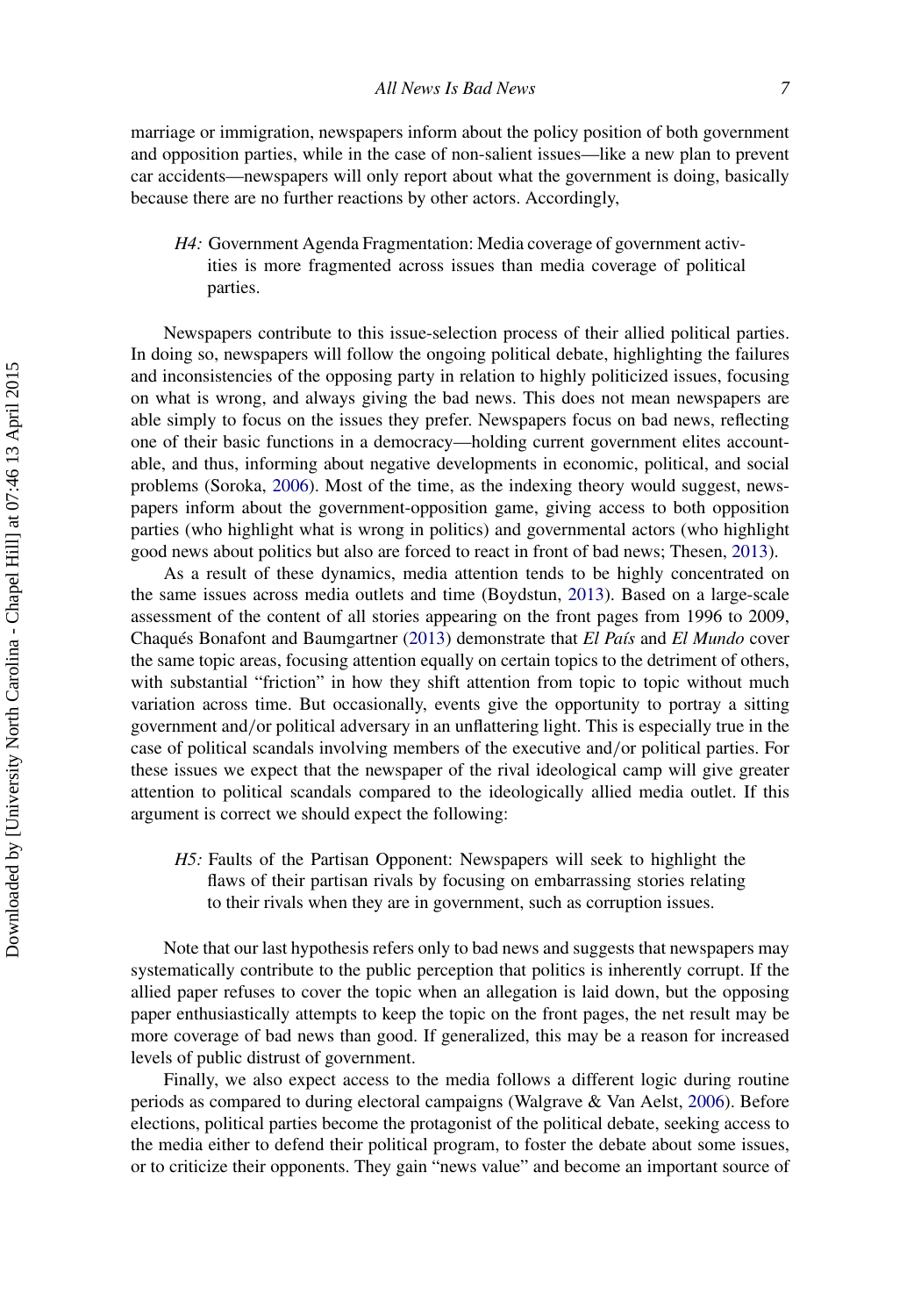information, supplying journalists with an overwhelming amount of "easy-to-get" news in different formats, from public events and ceremonies ending with a photo, to reports and briefings about issues, provocative statements, and*/*or press releases.

This does not necessarily mean that during election time media coverage of politics will be fragmented across political parties. On the contrary, authors like Sampedro and Seoane Pérez [\(2008\)](#page-24-4), González [\(2008\)](#page-23-21), and Semetko and Canel [\(2010\)](#page-24-8) stress the Spanish media system is evolving from polarized pluralism to antagonistic bipolarization in which the two main statewide political parties dominate the political debate, and this is especially the case during political campaigns. In this view, changing market conditions and increasing concentration of power in a few media groups have reinforced the politicization of the Spanish media to the extent that other political forces different from the PP and PSOE are left to a marginal position in media coverage. As a result, we expect the following:

- *H6:* Election Effect: For political parties, access to the front pages increases during electoral campaigns, while the opposite occurs in the case of the executive.
- *H7:* Dominant Party Effect: The PSOE and the PP monopolize coverage during elections as compared to other parties.

#### **Data**

To analyze who gets into the news and who gets formally identified in a policy debate, we take into account the content of all the front-page stories of *El Mundo* and *El País*, for the period 1996 to 2011. To do that we rely on the databases of the Spanish Policy Agendas Project (www.ub.edu/spanishpolicyagendas) developed following the methodology of the Comparative Policy Agendas Project [\(www.comparativeagendas.info\).](www.comparativeagendas.info) The database consists of every story on the front page of the two papers from January 1, 1996, through December 31, 2011: 50,775 stories from *El País* and 56,540 stories for *El Mundo*. For each story we have recorded the date of publication, title, and the topic of the story which is classified according to 23 major topics and 247 subtopics (see [Appendix\)](#page-25-0). Each story has been coded by two different coders with a reliability of 93.25% at the topic level and 90.35% at the subtopic level.

In order to explain who has access, these databases provide information about the actors involved in each story. We gathered information about whether the story mentions members of the executive (Prime Minister, Ministries, and*/*or the Head of the State), members of the Spanish Parliament; political parties (with and without representation in parliament); regional political elites (the head of the regional government) of regional parliaments; and interest organizations (interest groups, social movements). From here, we can measure media presence (whether a given type of political actor appears in the media) and media prominence (the number of times a political actor appears; see Tresch, [2009\)](#page-24-5). To measure media prominence of governmental actors we take into account any mention of what the executive is doing or planning to do. This category includes all stories that directly refer to the Presidente del Gobierno (mentions to José Maria Aznar from 1996 to 2004, or José Luis Rodríguez Zapatero from 2004 to 2011), to the executive as a whole (like the Council of Ministers), or a Minister. All these political actors were coded separately, but for the analysis presented here, we count the prominence of "government actors" as the number of stories in which any of these actors was mentioned.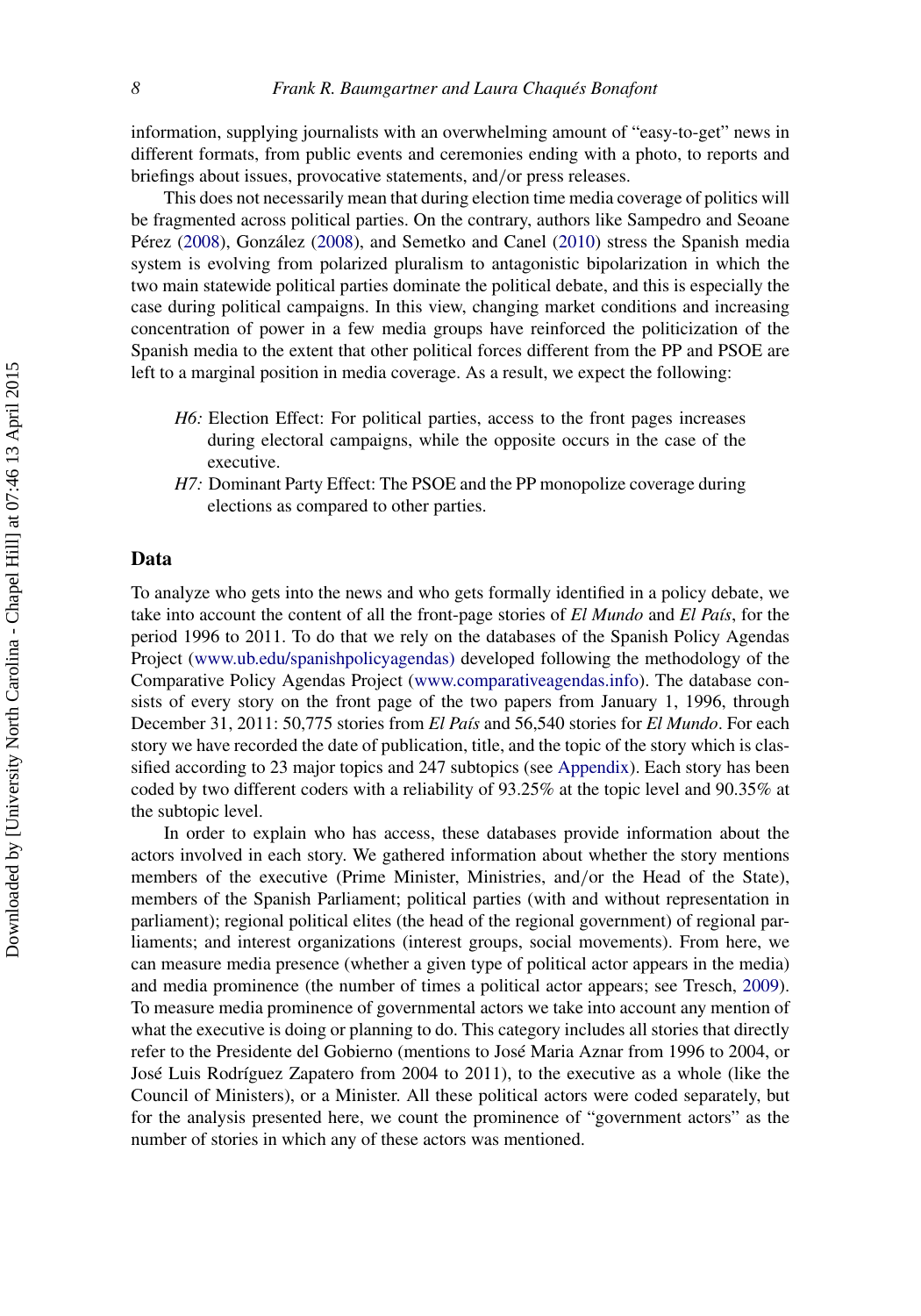In the case of political parties, media coverage is measured taking into account all mentions of a political party. Each story can refer to more than one political party and*/*or governmental actor. We have also created a dummy variable to capture political actors' "elite status." When small and regional political parties gave stable support to the incumbent government we coded this as 1, and 0 otherwise. During the PP government of José Maria Aznar (1996–2004), CiU and CC always gave support to the incumbent party, while the PNV did so only from 1996 to 2000. In the case of the PSOE governments of José Luis Rodríguez Zapatero, the support came from IU, ERC, and CC, but only from 2004–2008. We excluded from the analysis all stories that only refer to policy actors from abroad.

We also distinguish between election and routine times. We considered election times to start two months previous to the general elections. Finally, in order to control for the impact of the economic crisis on media coverage of politics we use the indicator "Current Economic Situation" developed by the Centro de Investigaciones Sociológicas (www.cis. es). This indicator is developed from one of the questions of the monthly barometers (except August, when the survey is not conducted): "Referring now to the general economic situation in Spain, how would you rate it: very good, good, so-so, bad or very bad?" This indicator is especially useful to assess the impact of the economic crisis, mainly because it directly provides information about the perceptions of citizens about the economic situation in Spain, which at the same time are highly correlated with other economic indicators such as unemployment, for which there is not monthly data available. It is important to note that while we have coded data at the level of the individual story, with more than 100,000 stories coded, the analysis we conduct in this article is about trends over time. To do this, we have aggregated all our data to the monthly level. Thus, our focus is on the percentage of all front-page stories per month in which each type of actor appears. (We use percentages rather than counts because the total number of stories per month varies.)

#### **Results**

[Table 1](#page-11-0) summarizes media coverage of governmental actors and political parties from 1996 to 2011. Overall, almost one-third of the stories in the front pages of *El País* and *El Mundo* directly mention a member of the Spanish government and*/*or a political party. Governmental actors (mentions to the Presidente del Gobierno, individual ministries or the executive as a whole) and the two large statewide political parties capture most of the media coverage in both newspapers—to the relative exclusion of smaller and regional parties. Less than 1% of the stories of *El País* and *El Mundo* directly mention the far left, Izquierda Unida (IU), and regional political parties account for less than 2% of the stories. This is especially the case when the PSOE is governing from 2004 to 2011. The Basque and Catalan parties are newsworthy mostly when "relevant" issues are discussed—regional autonomy issues, or Basque-related terrorism issues—and when they are pivotal in government formation. The far left parties, unrelated to regional concerns, receive significantly less coverage proportionately than their results in popular elections would suggest they might. Besides, most stories that refer to the far left also mention another political party, especially the PSOE. Clearly, there is a bias toward the establishment.

The Spanish executive enjoys a significant advantage in coverage compared to any other actor, suggesting that Bennett's (1990) indexing theory is more prominent in explaining these trends than any effort by ideologically driven editors to help the party toward which they feel greater warmth. Thus, we confirm H1. Also, [Table 1](#page-11-0) suggests both newspapers are highly selective in their attention to political parties, focusing largely on the two predominant parties, and that they pay more attention to their ideological opponents than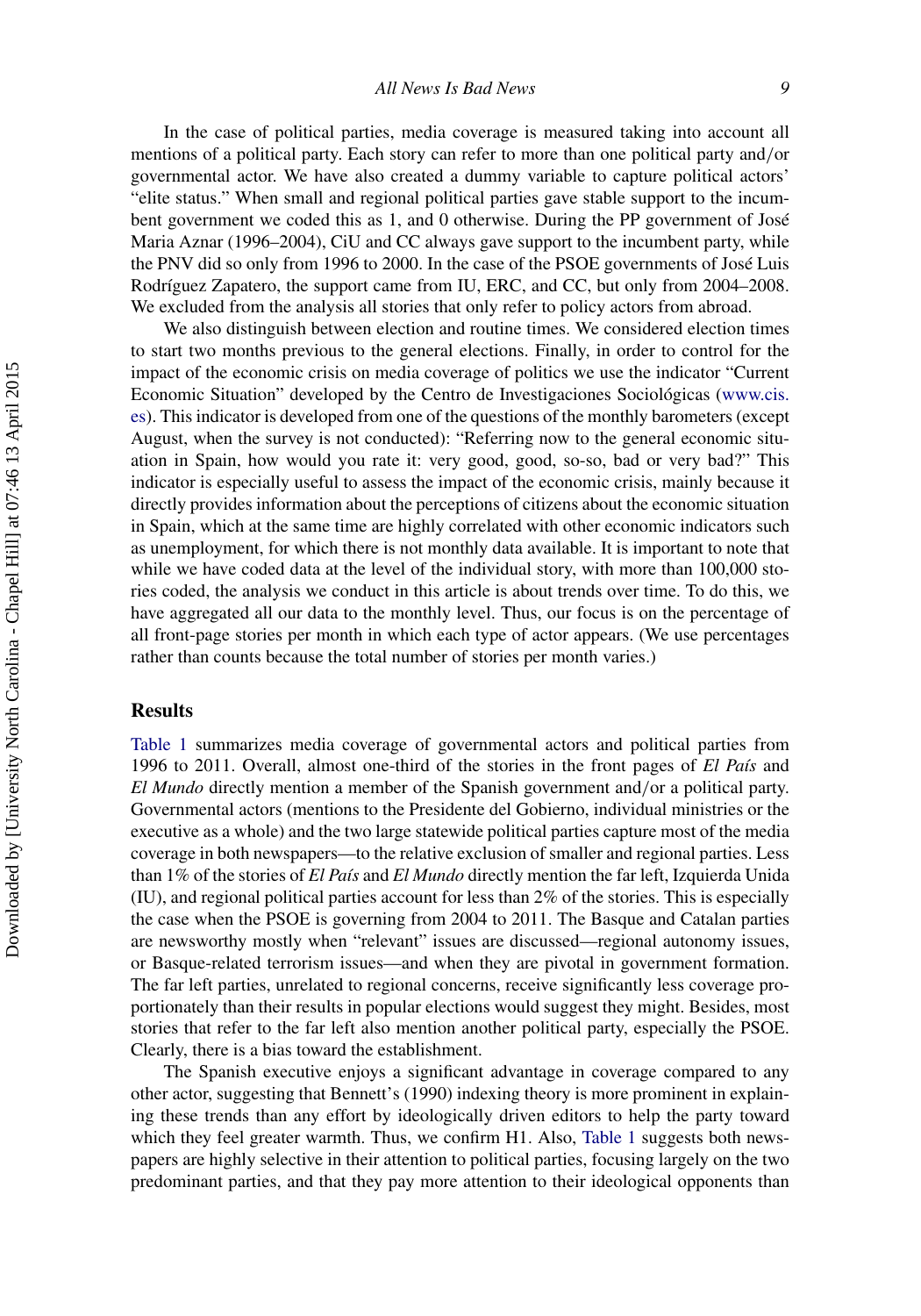| Newspaper            | All<br>stories | $\%$ of all<br>front page | PP    | <b>PSOE</b><br>governing governing Elections |     | Also<br>mentioning<br>government |
|----------------------|----------------|---------------------------|-------|----------------------------------------------|-----|----------------------------------|
| El Mundo             |                |                           |       |                                              |     |                                  |
| Government           | 6,723          | 13.2                      | 2,823 | 3,900                                        | 276 |                                  |
| <b>PSOE</b>          | 5,841          | 11.5                      | 2,330 | 3,511                                        | 645 | 1,261                            |
| <b>PP</b>            | 4,332          | 8.5                       | 2,013 | 2,319                                        | 612 | 909                              |
| IU                   | 491            | 1.0                       | 346   | 145                                          | 86  | 105                              |
| CiU                  | 604            | 1.2                       | 343   | 261                                          | 64  | 109                              |
| <b>PNV</b>           | 935            | 1.8                       | 711   | 224                                          | 82  | 162                              |
| <b>Other Basques</b> | 452            | 0.9                       | 206   | 246                                          | 60  | 22                               |
| <b>Other Parties</b> | 378            | 0.7                       | 134   | 244                                          | 29  | 91                               |
| El País              |                |                           |       |                                              |     |                                  |
| Government           | 7,400          | 13.1                      | 3,578 | 3,822                                        | 453 | 3,531                            |
| <b>PSOE</b>          | 3,657          | 6.5                       | 1,698 | 1,959                                        | 618 | 2,078                            |
| <b>PP</b>            | 4,980          | 8.8                       | 2,684 | 2,296                                        | 677 | 2,484                            |
| IU                   | 519            | 0.9                       | 310   | 209                                          | 93  | 206                              |
| CiU                  | 688            | 1.2                       | 439   | 249                                          | 81  | 298                              |
| <b>PNV</b>           | 931            | 1.6                       | 644   | 287                                          | 110 | 371                              |
| <b>Other Basques</b> | 321            | 0.6                       | 138   | 183                                          | 53  | 98                               |
| <b>Other Parties</b> | 229            | 0.4                       | 132   | 97                                           | 24  | 13                               |

<span id="page-11-0"></span>**Table 1** Media coverage in *El País* and *El Mundo*, 1996–2011

their allies, no matter which party is governing. About 8.8% of the stories of *El País* refer to the conservative Partido Popular (PP), and only 6% to the PSOE, while 11% of the stories of *El Mundo* refer to the PSOE versus 8% to the PP. This is the case for the whole period with some minor exceptions, like *El País* paying more attention to the PSOE from 2010 during the economic recession, or *El Mundo* paying relatively more attention to the PP right after the winning of elections in 1996.

Furthermore, as stated in Hypothesis 2, access to the media varies across time depending on the "news value" of political actors. We expect media coverage of political parties increases when they are governing (in the case of the PP and PSOE) or giving support to the government, which relates to small and regional parties like CiU, PNV, ERC, BNG, or IU. Also, Hypothesis 7 states that access of small and regional parties may decrease during election time compared to statewide political parties. To test these hypothesis we defined an OLS regression model in which the dependent variable is the percentage of stories in a given month mentioning a particular political party, and the independent variables are (a) support for the government (1 when the party is governing or giving support to the governing party, and 0 otherwise); (b) elections (1 for the two months prior to elections and 0 otherwise); and (c) economic crisis (defined as the percentage of citizens that consider the economic situation in Spain is good, from the monthly survey data described earlier). This economic crisis variable allows us to assess whether the economic crisis alters somehow the predicted pattern of polarization and concentration of attention in the Spanish media. The definition of these variables is summarized in [Table 2.](#page-12-0)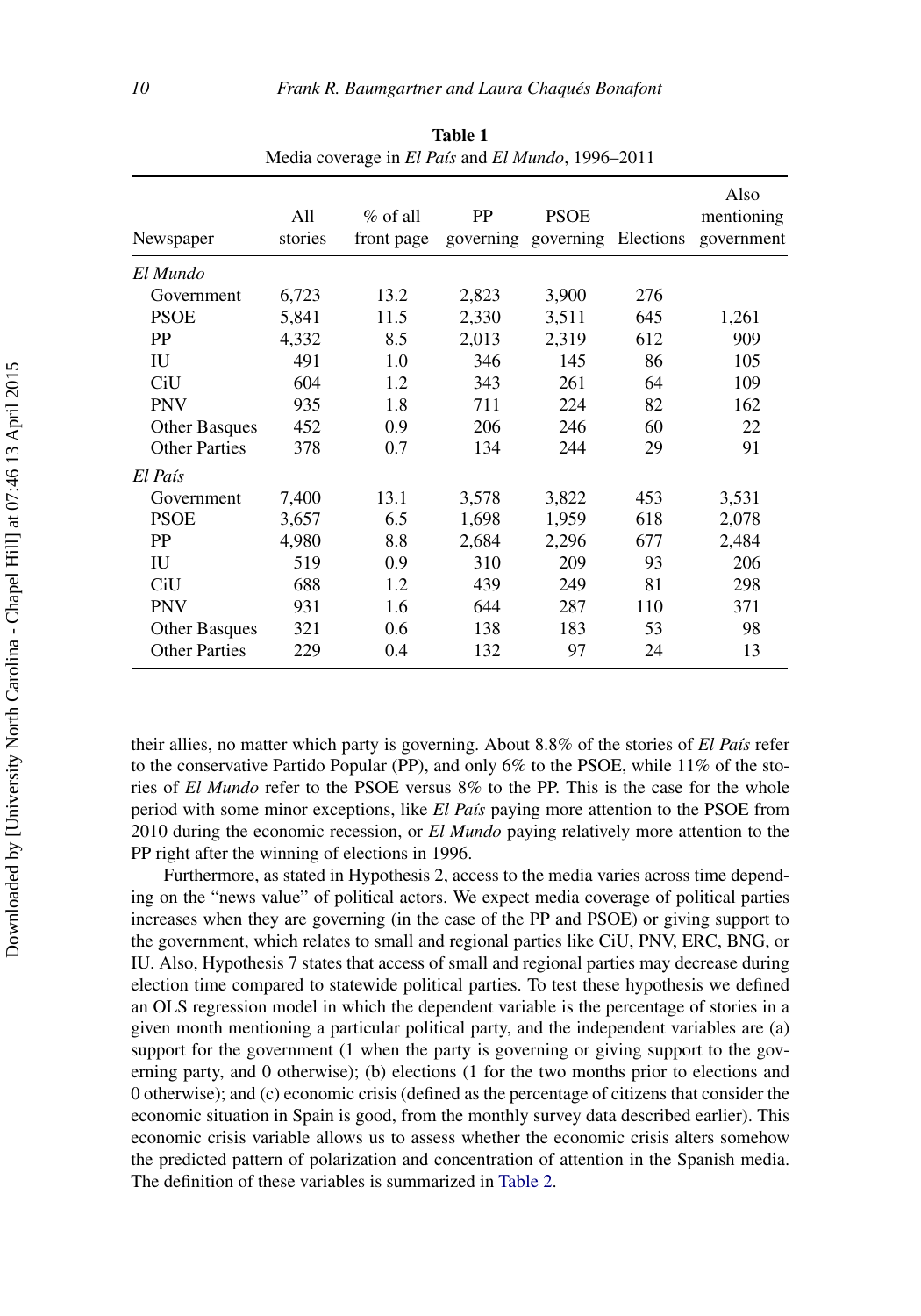| Dependent variable                                                                                         | Description                                                                                                                                                                                                                                                                                                                                                                                                                                                                                                                          |  |  |  |
|------------------------------------------------------------------------------------------------------------|--------------------------------------------------------------------------------------------------------------------------------------------------------------------------------------------------------------------------------------------------------------------------------------------------------------------------------------------------------------------------------------------------------------------------------------------------------------------------------------------------------------------------------------|--|--|--|
| Media coverage                                                                                             | The analysis covers six political parties that at some<br>point are governing or giving support to the<br>government: Partido Popular (PP), Partido Socialista<br>Obrero Español (PSOE), Izquierda Unida (IU),<br>Convergència i Unió (CiU), Partido Nacionalista<br>Vasco (PNV), Esquerra Republica de Catalunya<br>$(ERC)$ .<br>Therefore we present six models—one for each party.<br>In each case, the dependent variable is simply the<br>percentage of all front-page stories that mention that<br>party. Analysis is monthly. |  |  |  |
| Independent variables                                                                                      | Description                                                                                                                                                                                                                                                                                                                                                                                                                                                                                                                          |  |  |  |
| 1. Governing or giving<br>support to the government<br>2. Elections<br>3. Satisfaction with the<br>economy | 1 during those months when the party is governing or<br>giving support to the government; 0 otherwise<br>1 during the two months before elections; 0 otherwise.<br>The percentage of Spanish citizens that consider the<br>economic situation in Spain to be good or very good.<br>This is monthly data from the barometers elaborated<br>every month by the Centro de Investigaciones<br>Sociológicas. The information is directly available at<br>www.cis.es.                                                                      |  |  |  |
| Period                                                                                                     | 1996 to 2011. The analysis goes from January 1996 to<br>November 2011, right after the general elections<br>won by the Partido Popular, led by Mariano Rajoy.                                                                                                                                                                                                                                                                                                                                                                        |  |  |  |
| Total number of months                                                                                     | 191                                                                                                                                                                                                                                                                                                                                                                                                                                                                                                                                  |  |  |  |

<span id="page-12-0"></span>**Table 2** Operationalization of dependent and independent variables

[Table 3](#page-13-0) presents the results. Overall, the explanatory capacity of the model is high and significant, and this is especially the case for *El Mundo*. The table contains a lot of information, as it has separate models for each newspaper, and each political party. Looking first at the two major parties, it is clear that attention increases dramatically to them during elections (where their share of attention in front-page stories increases by 3% to 7%), and when they are in the government. During good economic times, defined by survey evidence, attention to these parties declines; their actions are more newsworthy during periods of economic crisis. For the smaller parties, results are nuanced: Giving support to the government typically makes these parties more newsworthy, though there are null results for IU and PNV on this matter. Results indicate IU loses media access particularly when it is giving support to the PSOE government of Rodriguez Zapatero. This, however, coincides with a dramatic decrease in the number of seats the party controls in the Spanish Parliament (21 in 1996; just 2 in 2011). Support to the governing party is especially important to explain attention to ERC, which increases its news value and elite status after 2004 not only because it gives stable support to the Spanish government, but also because it increases the number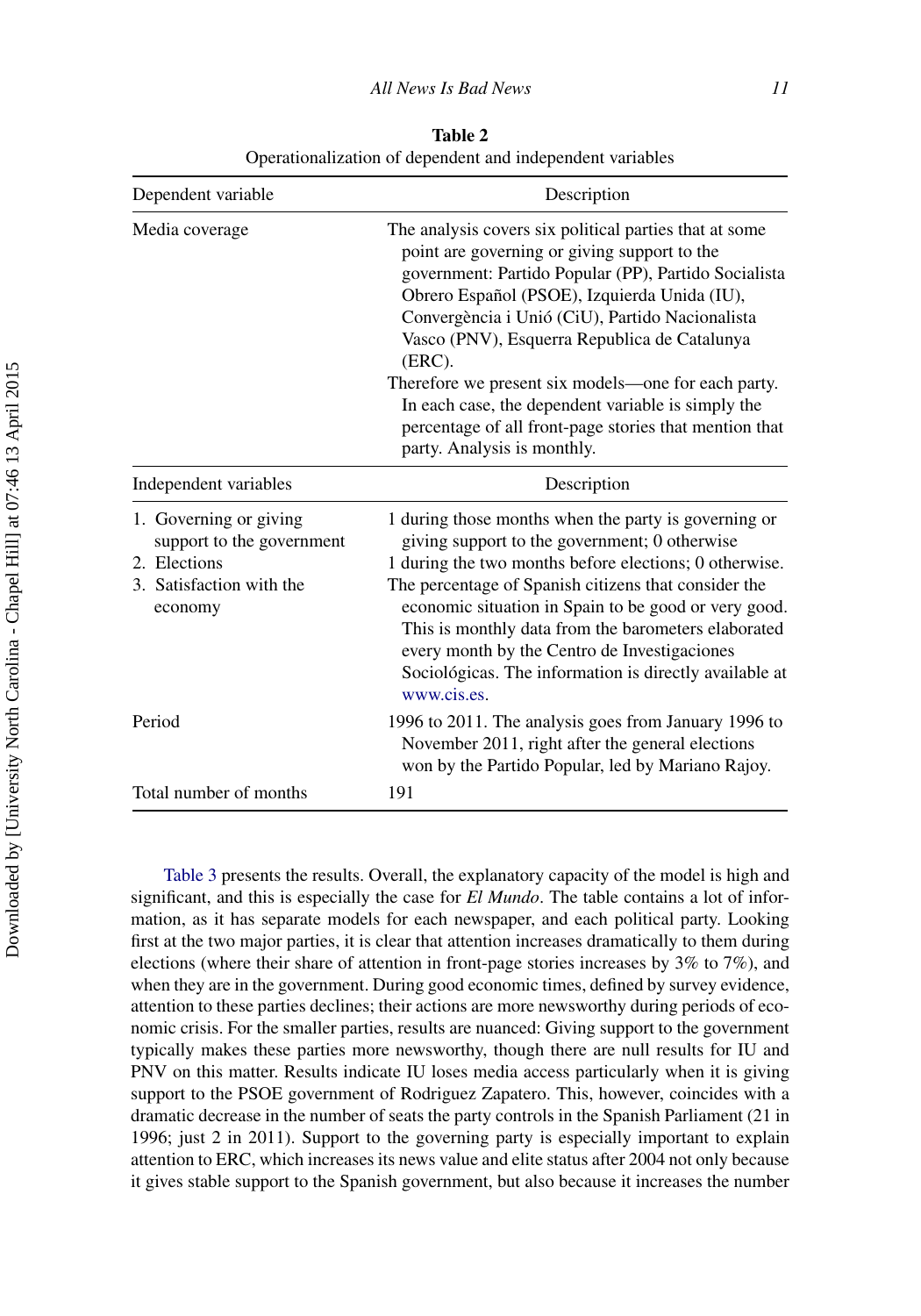| Determinants of media coverage for Spanish pontical parties |             |             |              |            |            |            |
|-------------------------------------------------------------|-------------|-------------|--------------|------------|------------|------------|
|                                                             | <b>PP</b>   | <b>PSOE</b> | $\mathbf{H}$ | CiU        | <b>PNV</b> | ERC        |
| El País                                                     |             |             |              |            |            |            |
| Governing                                                   | $2.043**$   | $1.526**$   | $-.094$      | $.678**$   | $-.147$    | $8.631***$ |
| Elections                                                   | $6.631***$  | $3.214***$  | $.868**$     | .181       | $-.600$    | $-2.772$   |
| Economy                                                     | $-.093**$   | $-.047*$    | $.016**$     | $-.009$    | $.026***$  | $.205***$  |
| Constant                                                    | $16.393***$ | $8.085***$  | .222         | $1.713***$ | .032       | $-9.097**$ |
| F                                                           | 10.211      | 16.290      | 5.424        | 3.094      | 8.152      | 13.721     |
| $R^2$                                                       | .127        | .207        | .065         | .032       | .101       | .167       |
| El Mundo                                                    |             |             |              |            |            |            |
| Governing                                                   | .393        | $3.568***$  | $-912***$    | $.722**$   | $.808**$   | $1.231***$ |
| Elections                                                   | 4.944***    | $4.718***$  | 1.884***     | .871       | .414       | .183       |
| Economy                                                     | $-.139***$  | $-159***$   | .002         | $-.024*$   | $.051***$  | $.031***$  |
| Constant                                                    | $14.000***$ | $17.371***$ | $1.342**$    | $2.007***$ | $-.568$    | $-1.451$   |
| F                                                           | 20.287      | 44.677      | 21.534       | 3.555      | 18.493     | 35.100     |
| $R^2$                                                       | .235        | .408        | .245         | .039       | .216       | .350       |

<span id="page-13-0"></span>**Table 3** Determinants of media coverage for Spanish political parties

*Notes*. Entries are OLS regression coefficients; the dependent variable is the percentage of frontpage stories per month in which the indicated political party appears. "Governing" is coded 1 when the party in question is either in the government, or supporting the government in Parliament. "Elections"  $= 1$  during the two months preceding a general election. "Economy"  $=$  percentage of respondents reporting that the state of the economy is good or very good.  $N = 191$  months from 1996 through 2011. PP: Partido Popular; PSOE: Partido Socialista Obrero Español; IU: Izquierda Unida; CiU: Convergència i Unió; PNV: Partido Nacionalista Vasco; ERC: Esquerra Republicana de Catalunya.

<sup>∗</sup>*p >* 0.05. ∗∗*p >* 0.01. ∗∗∗*p >* 0.001.

of seats in the Spanish Parliament from two to eight, and it is governing in Catalonia in coalition with the PSC and ICV. The same occurs in the case of CiU, which from 1996 to 2004 gives support to the governments of José Maria Aznar, and until 2003 is governing under minority in Catalonia. In the case of PNV, results are only significant in the case of *El Mundo*, which may be related to the introduction of the Plan Ibarreche—a reform of the Basque statute—in 2001.

Results from [Table 3](#page-13-0) suggest that media coverage is not only linked to changes in the parties' news value in terms of whether they give support to the incumbent party, but also their status as legitimate and important actors in the political debate about issues related to political decentralization. Thus, we can see increases in attention to the regional parties during periods surrounding such events as the regional fiscal reform of the late 1990s promoted by CiU during the minority government of José Maria Aznar, the introduction of the Plan Ibarreche by the PNV in the early 2000, or the reform of the statute of Catalonia (2004–2008) led by the Catalan coalition government (PSC, ERC, and ICV). Regional political parties are a legitimized voice in this debate, increasing their elite status and newsworthiness.

Second, coefficients about the importance of election periods are also positive and significant for the case of the PSOE, PP, and IU, which indicate that stories mentioning these political parties increase during elections in both newspapers. In contrast, in the case of regional parties, coefficients are not significant for either of the two newspapers. Access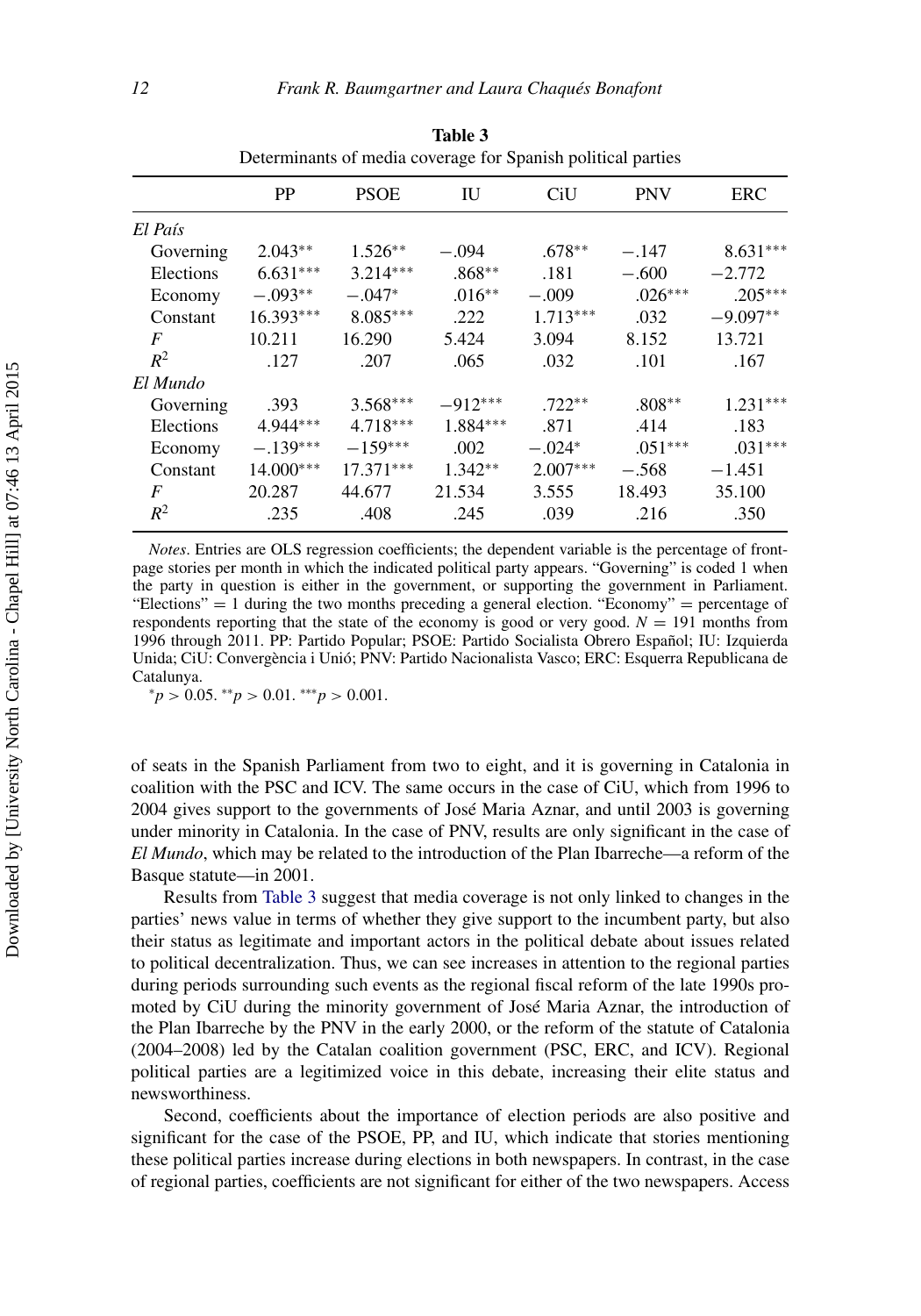to the front pages by the PNV, ERC, or CIU is larger during routine periods than election times in the case of *El País*, and to a lesser extent in *El Mundo*. In both newspapers, regional political parties get access to the front pages in relation to specific issues, mainly terrorism and voting rights for the case of the Basques, and political decentralization for the case of Catalans. But during the political campaign they are completely overshadowed by statewide parties.

This is particularly the case from 2004 general elections. As [Figure 1](#page-14-0) illustrates, there is an increasing bipolarization of the electoral campaigns between the PP and PSOE, which corroborates existing analysis about media and elections in Spain (Castells [2009;](#page-23-4) Sampedro & Seoane Pérez, [2008;](#page-24-4)). *El País* and *El Mundo* increasingly concentrate their attention on what their enemies are doing, saying, and*/*or planning to do, contributing to the polarization and negative coverage of politics. One of the main consequences of this polarization is the decrease of the privileged position of governmental actors during electoral campaigns in relation to political parties. As [Figure 2](#page-15-0) illustrates, attention to governmental actors is more relevant during routine periods, especially for the case of *El País*, while the opposite occurs for the case of the PP and PSOE.

Finally, the economic situation is an important factor to explain levels of attention to the main and regional parties. The worse the perception of citizens about economic conditions, the more attention is paid to the PP and PSOE. Attention to the PNV and ERC is positively related to the state of the economy, on the other hand. This suggests that during periods of economic crisis, attention shifts to the main parties, reinforcing the polarization of the political debate between the two main political forces. Election periods are also times when the newspapers clearly focus their front-page attention on the main parties at the expense of those either ideologically at the margins, or focused on regional causes.

Summing up, these results corroborate existing analysis about who gets in the news. Parties dominate the electoral period, of course, but official sources are predominant during other periods. Thus we can also confirm Hypotheses 6 and 7: Parties are the focus during

<span id="page-14-0"></span>

**Figure 1.** Attention during routine and election periods.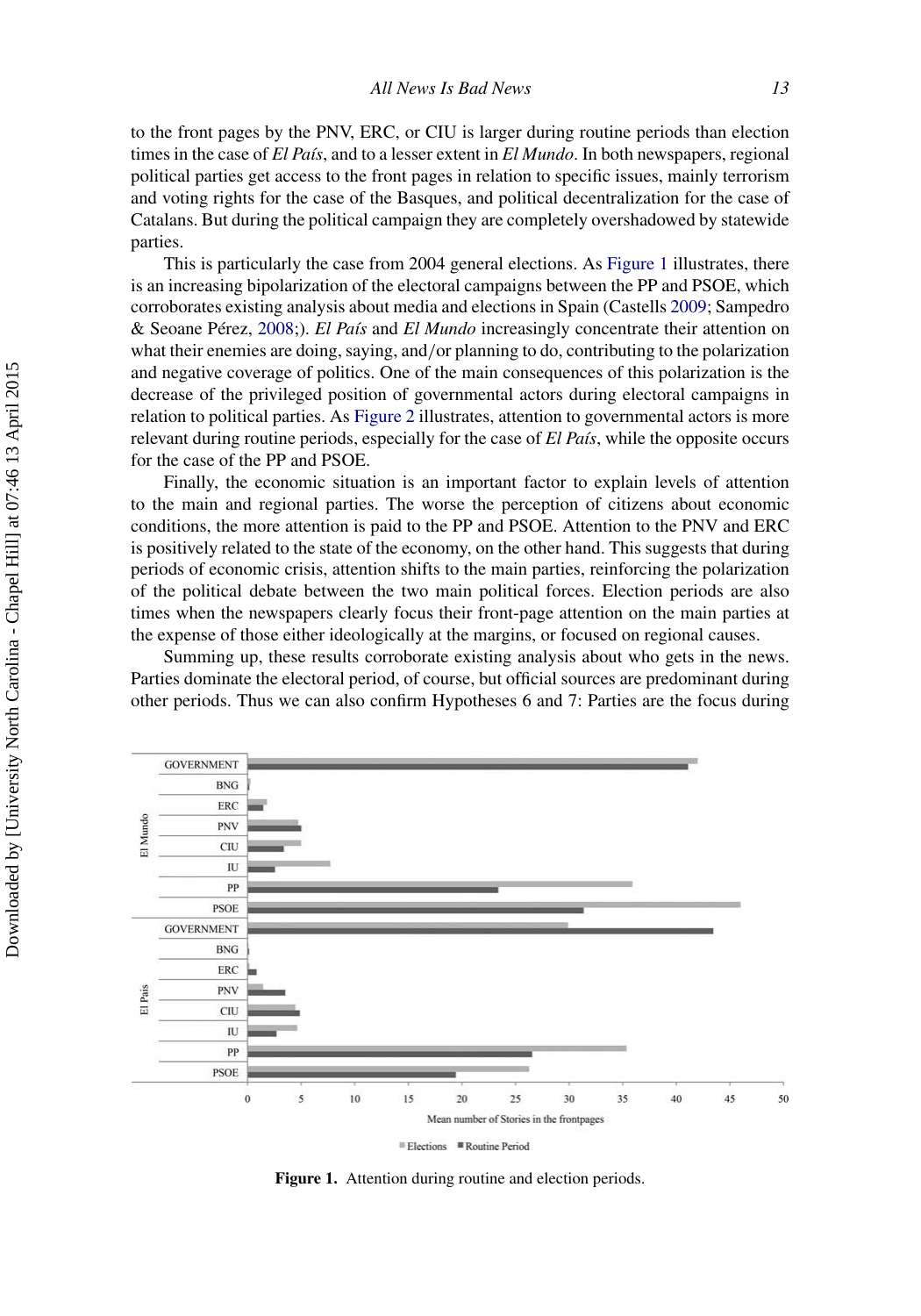<span id="page-15-0"></span>

**Figure 2.** Attention to political parties during electoral campaigns: (A) *El País*; (B) *El Mundo*.

elections, and that focus is highly beneficial to statewide political parties and the dominant party actors. We also find support for Hypothesis 2: News value, measured here as support to the government, is an important factor to explain media coverage of regional parties (though not the far left). From here further analysis should test whether these differences in access to the front page between statewide and regional parties, and between routine and election times, are also present in other sections of *El País* and *El Mundo*.

Hypothesis 3 relates to the government's information advantage. [Figure 3](#page-16-0) shows the percentage differences of all stories mentioning governmental actors and political parties by policy topic, for both papers. Positive coverage means attention to actors within the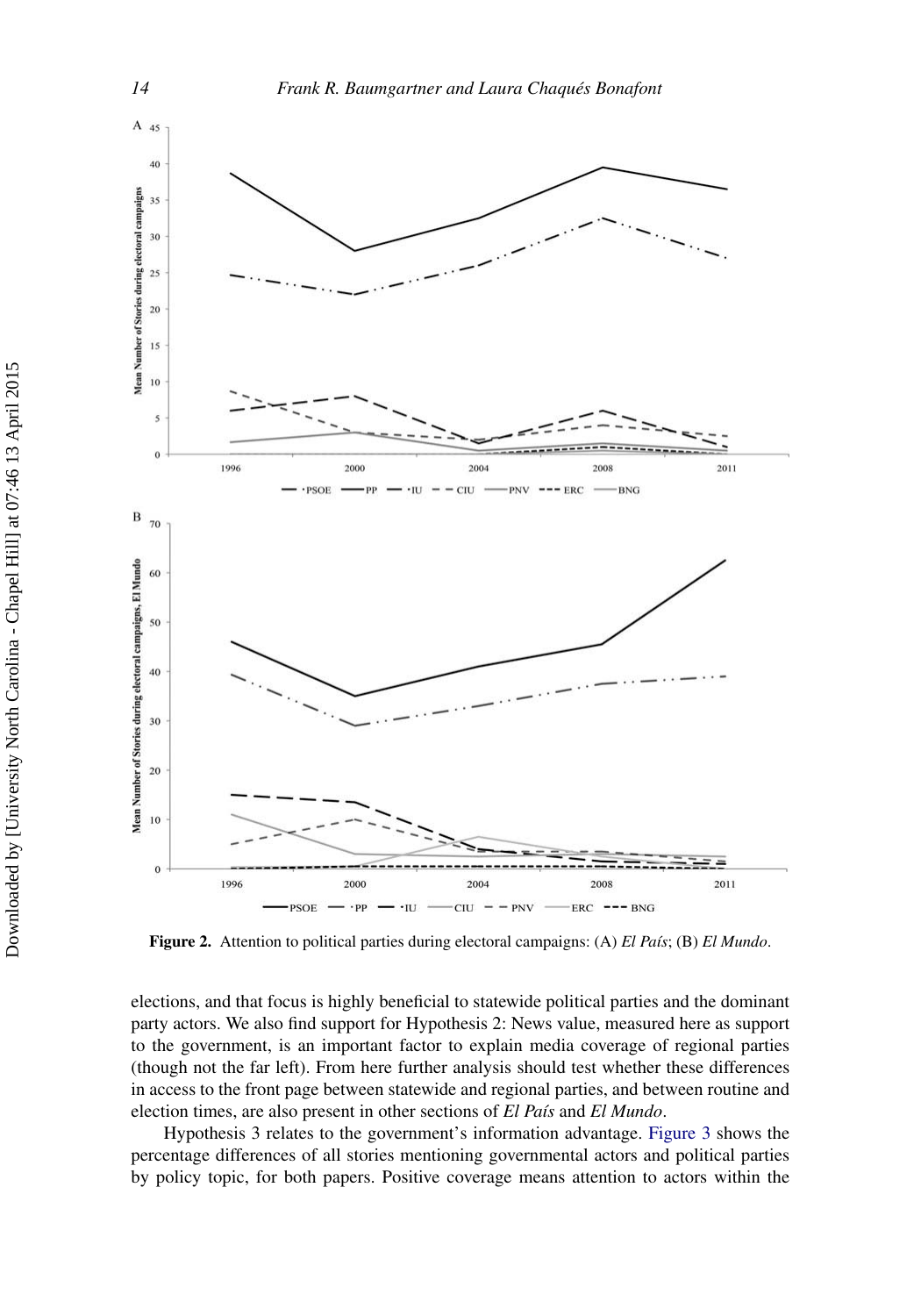<span id="page-16-0"></span>

**Figure 3.** Government and political party coverage by topic area.

federal executive branch (e.g., the Prime Minister, a minister, or an agency of government at the national level) is greater than attention to political parties as a whole. As [Figure 3](#page-16-0) illustrates, government advantage is substantial for all issues except for one: government operations issues, which include elections, political parties as organizations, political scandals, regulation of electoral campaigns, and relations between the executive and legislative branch.

Political parties also appear more than the government with regards to terrorism and voting rights. Both newspapers give substantial access to Basque in relation to Euskadi Ta Askatasuna (ETA) terrorism, and also in relation to the so-called Ley de Partidos. The parliamentary discussion of this law was one of the most controversial and politicized issues of Spanish politics of early 2000, generating an intense confrontation between Basque political parties on one side and statewide parties on the other. Once the law passed in 2002, the Supreme Court outlawed several Basque political parties—Herri Batasuna and Batasuna, Euskal Herritarrok, Basque Nationalist Action and the Communist Party of the Basque Lands and others—claiming they were giving support to the terrorist group ETA and never rejected violence as a means of politics. As [Figure 2](#page-15-0) shows, media coverage of Basque parties is especially great from 2000 to 2004, and this is related to this Ley de Partidos, and as stated above, to the discussion of the 2001–2003 *Plan Ibarreche* concerning the Basque country in the Spanish Parliament.

For all other issues, governmental actors always get more coverage and this is especially true for the case of foreign affairs, the EU, and defense. In the case of *El País*, mentions to governmental actors are 66% higher than mentions to political parties in relation to foreign affairs, and 45% higher in the case of war. Thus, we confirm the information advantage hypothesis (H3), but also find that the hypothesis is incomplete. Government advantage is not limited to foreign and defense issues, but includes all issues with the exception of regulation of political campaigns, internal organization of parties, or specific issues like terrorism or voting rights.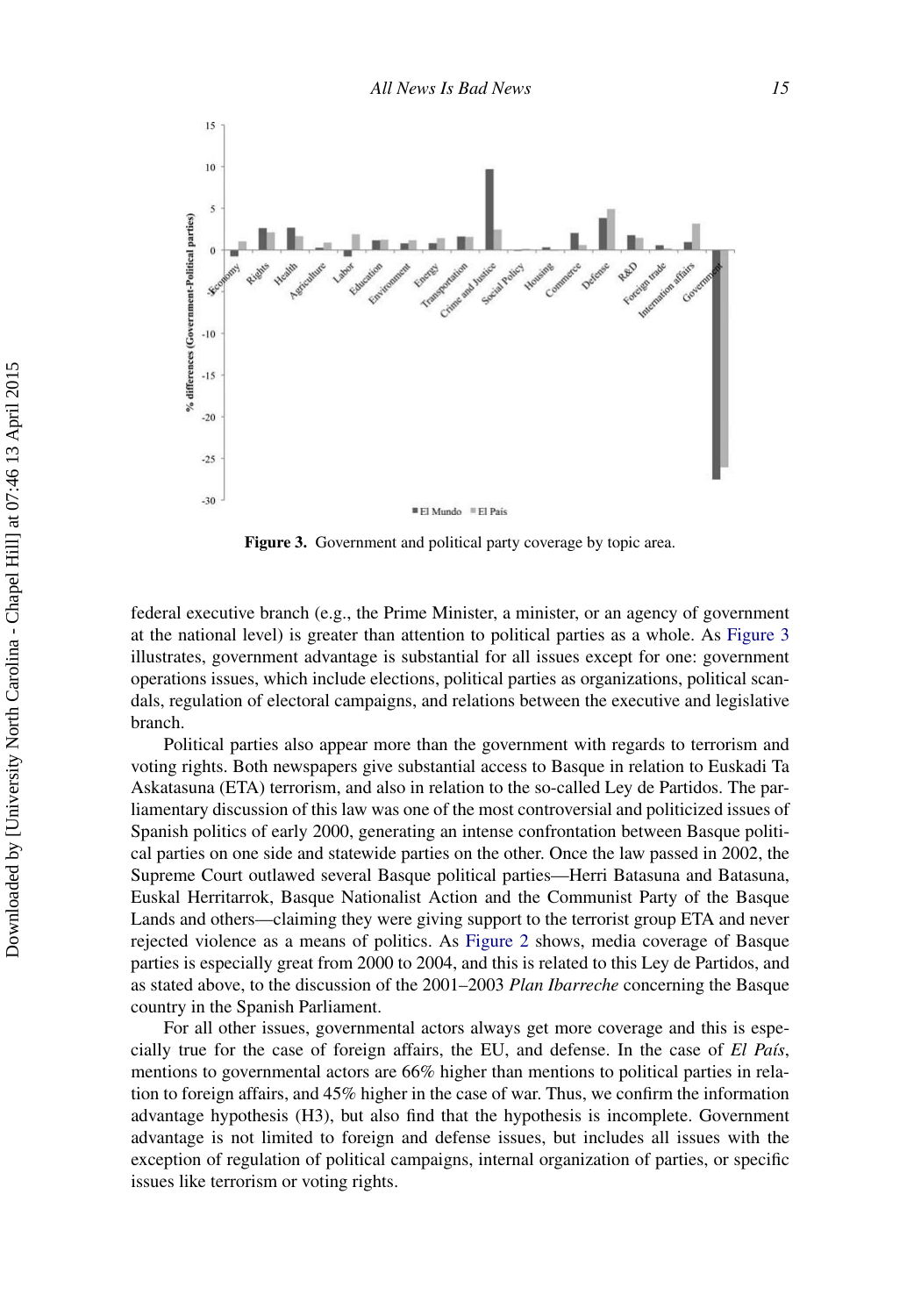Our fourth hypothesis relates to issue fragmentation. Our argument holds that media coverage of government activities is more fragmented across issues than media coverage of political parties mainly because the capacity of parties to select which issues to get involved with is larger than that of the government. That is, while parties choose the issues in which they want to be involved, the government must be involved in a wide range of issues, whether it prefers to be associated with them or not; therefore its coverage should be more fragmented across issue domains. To measure fragmentation we computed Shannon's H Information Entropy formula.<sup>[5](#page-22-9)</sup> It is measured by multiplying the proportion of attention a policy actor receives for each issue by the log of that proportion, then taking the negative sum of those products. The higher the score, the more fragmented the agenda of a political actor. [Figure 4](#page-18-0) shows the governmental agenda is always more fragmented across issues than the agenda of the PSOE and the PP without much variation across time. Actually, in both newspapers, about 60% of the stories referring to political parties are related to political campaigns, scandals of corruption, and the internal organization of parties. Most of the time, mentions to the PSOE and PP are not linked with the discussion of specific issues, and do not reflect policy positions, but other concerns more related with electoral competition and corruption. It is interesting that in both newspapers, attention to governmental actors is increasingly concentrated on a few issues. From 2010, mentions to governmental actors are more and more related to the evolution of the economy, and the economic crisis which clearly reflects the impact of economic recession on politics.

Our next hypothesis relates to partisan targeting and bad news. Here we go further in looking not only at which parties are discussed in which newspapers, but we focus specifically on the topic of political corruption scandals. When corruption stories occur, who covers them? This allows an additional test of H5, on targeting one's rival as opposed to one's ally. In the context of a corruption allegation, the best media defense is often simply to ignore the issue, but the best media strategy of attack is to generate higher and higher salience to the issue. Therefore, for this particular type of media coverage, we confirm H5 very strongly. [Figure 5](#page-19-0) makes clear that if one seeks news about the corruption scandal of a given official, it is best to read the paper ideologically hostile to them (on the impact of media coverage of corruption on public opinion, see Palau & Davesa, 2012).

[Figures 6](#page-20-0) and [7](#page-21-0) delve more deeply into these comparisons by looking at a number of distinct policy issues: terrorism, political rights, elections, regions (political decentralization), corruption, government justice, civil rights, and the economy. First for *El País* and then for *El Mundo*, the figure compares four time periods, showing the relative attention to the PP minus that of the PSOE. Positive numbers therefore represent a higher percentage of total attention to the PSOE as compared to the PP. To confirm H6, therefore, we would expect *El País* to show positive numbers while *El Mundo* would have negative numbers. And indeed this is what we see, no matter which party is in power.

At first glance, these figures show newspapers are not paying special attention to their ideological allies. Neither *El País* nor *El Mundo* is reinforcing patterns of ownership of certain issues by the two parties. On the contrary, these figures clearly illustrate that both *El País* and *El Mundo* pay more attention to their enemies than their allies for all issues and across both periods of government and opposition, with some minor exceptions, like economic issues. Attention is always greater for the case of the PSOE in both newspapers, but this is explained by the economic crisis starting in 2007 under the government of Rodríguez Zapatero.

[Figures 6](#page-20-0) and [7](#page-21-0) also illustrate that attention to the rival party increases when that party is governing. When the PP is governing (1996–2004), *El Mundo* pays a similar amount of attention to both political parties for most issues with the exception of corruption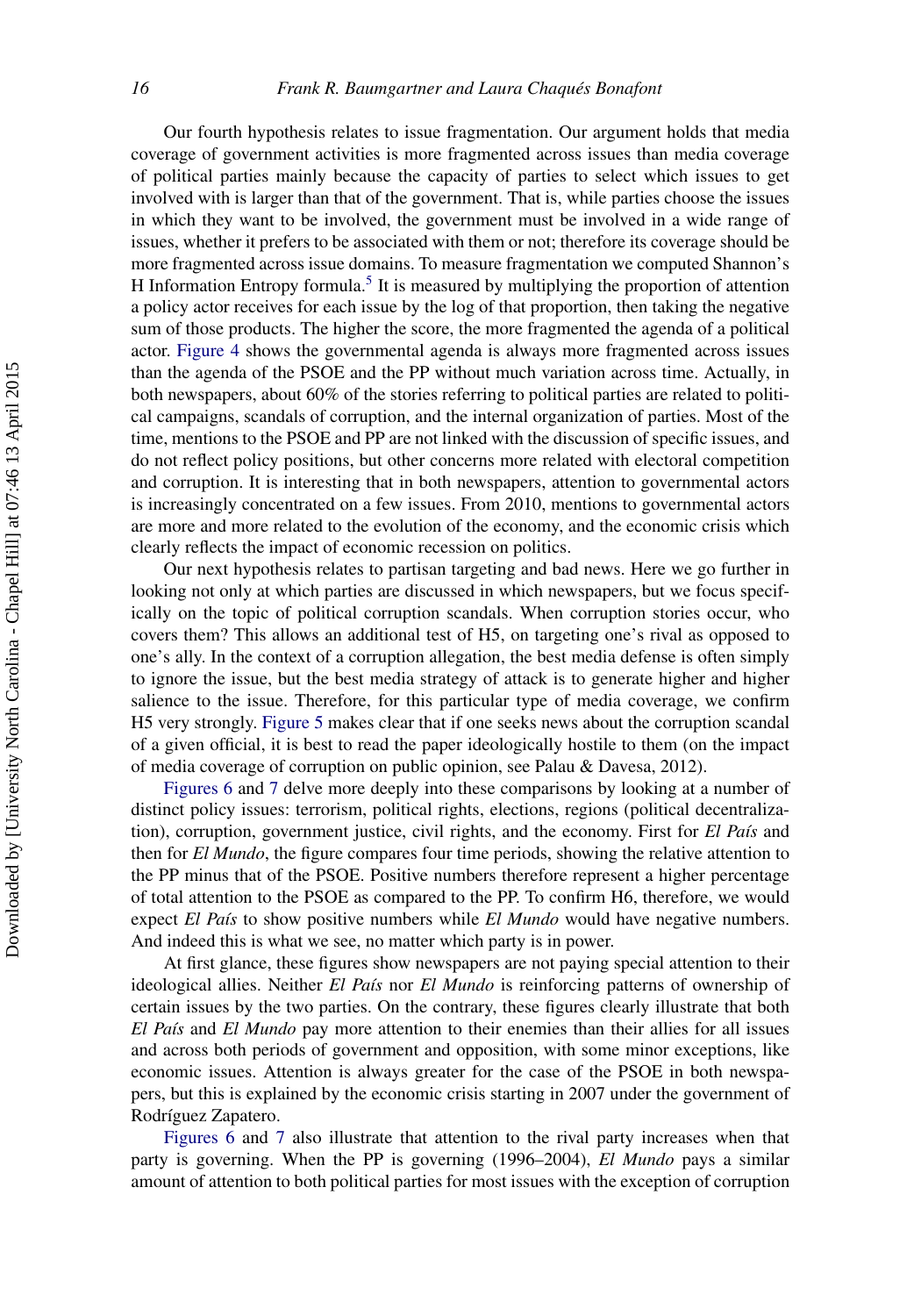<span id="page-18-0"></span>

**Figure 4.** Agenda fragmentation across issues by actor, 1996–2011: (A) *El País;* (B) *El Mundo*.

and governmental issues, while the opposite occurs during the governments of Rodríguez Zapatero (2004–2011). Once the socialists gain office, *El Mundo* devotes an increasing share of attention to the PSOE, attention that in some cases more than doubles the attention to any other policy actor. This trend is not so clear for the case of *El País*. Attention to the PP in *El País* increases when Aznar is governing, but differences are not so intense. These results clearly illustrate both newspapers are paying a disproportionate amount of attention to their enemies, and this is the case for all issues independently of which political party is considered as better able to deal with a particular issue. These tendencies are reinforced when the rival party is in power.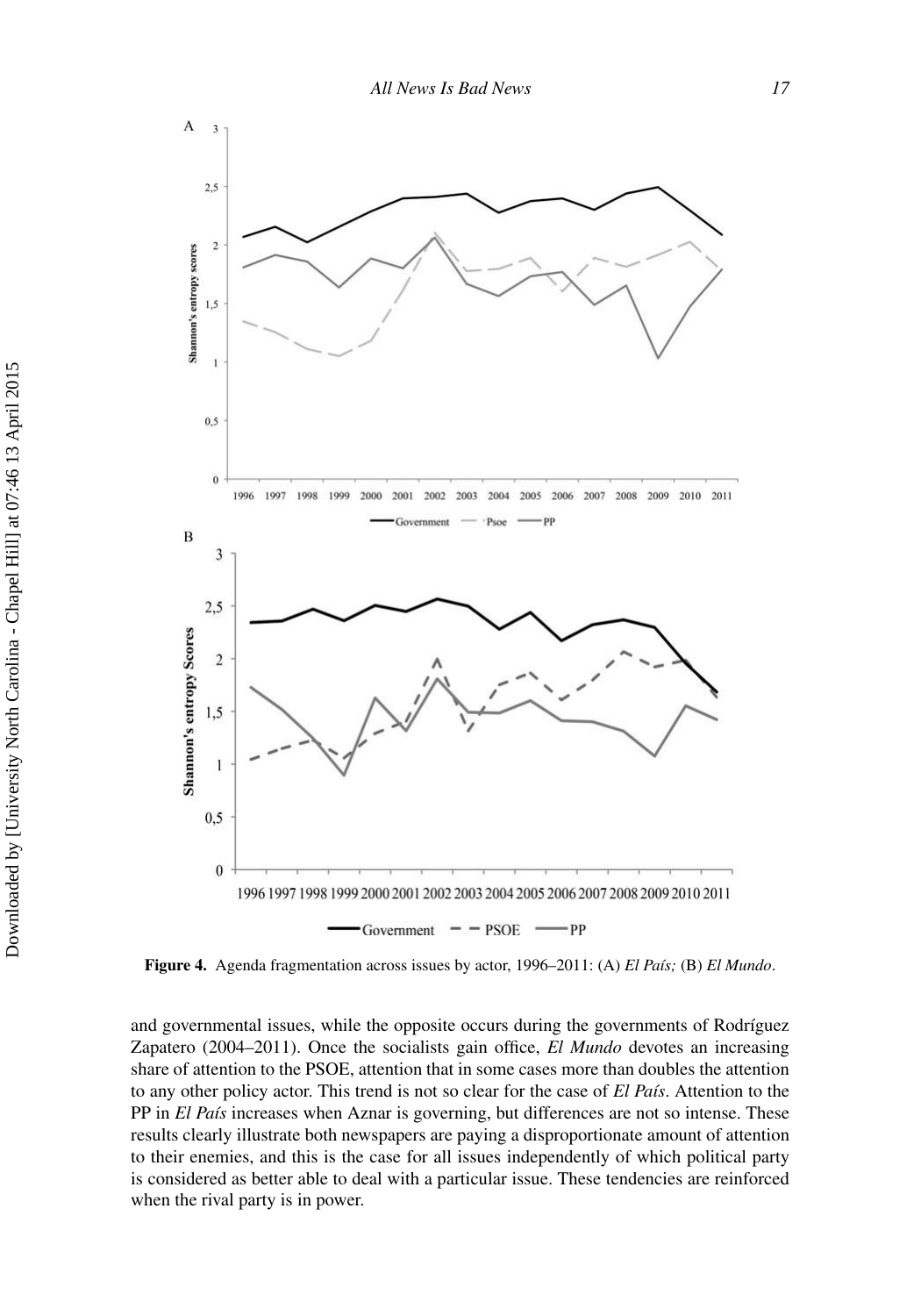<span id="page-19-0"></span>

**Figure 5.** Mentions by paper: Corruption.

#### **Discussion**

We have compared media coverage across more than 15 years of Spanish politics. Our results corroborate Bennett's indexing theory. The two leading national newspapers clearly exhibit a great deal of deference to the sitting Prime Minister, especially in those issue domains where the national executive has an information advantage: foreign affairs, EU, and defense matters. But governmental actors do not dominate media coverage alone; rival parties are also discussed, though this attention focuses on the mainstream, not the fringe or smaller parties. Both newspapers reinforce the already dominant position of the PSOE and the PP in the Spanish political system, relegating to a marginal position the small and regional political parties. We also demonstrate access by regional parties varies across time depending on their news value and the level of politicization of some issues. CiU, ERC, and the PNV get on the front pages when they are pivotal in government formation, when they are governing in their territories, and for the debate of specific issues, especially those related to political decentralization and in the case of the Basques, terrorism, and voting rights. $6$ 

Our results also indicate attention to political parties increases during election time, but only for statewide parties. During electoral campaigns, the PSOE, PP, and the far left get more media coverage than during routine times, and there is a clear trend toward increasing polarization of the electoral campaign around the two main political parties. This gives support to existing analysis about the media and electoral campaigns in Spain, and also indicates the level of politicization of the Spanish media outlets (Hallin & Mancini, [2004\)](#page-23-2). Finally, we show that political parallelism is an important element in explaining how newspapers cover politics. Journalistic norms, news value, and focusing events cannot explain why for some issues, like political scandals, both newspapers present such a different media coverage. Our results clearly indicate that where the most important ideological differences emerge, it is in the area of covering corruption scandals. Where a government official of the rival ideological camp is in the spotlight, attention burns brightly. Where an allied official is targeted, journalists decide they can leave this coverage to their rivals. So, we can confirm that partisanship generally plays a surprisingly small role in determining what topics are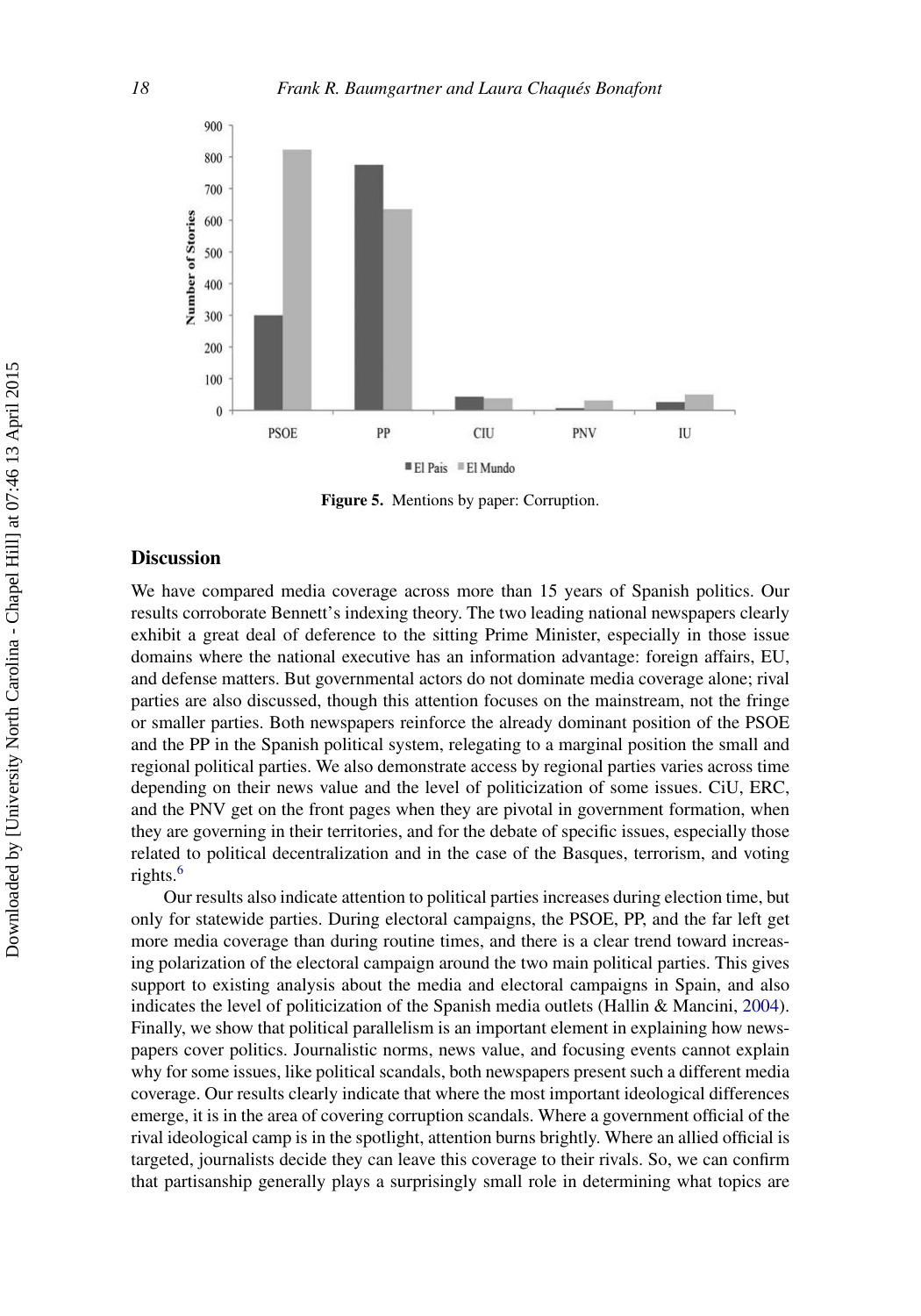<span id="page-20-0"></span>

**Figure 6.** Partisan targeting during the Socialist Party (PSOE) government: (A) *El País*; (B) *El Mundo*.

newsworthy in Spain's leading newspapers, but that when attention focuses on the political parties themselves, all news is bad news. Of course, we measure newspaper coverage only according to the topic considered, and it is likely that if one looked more deeply into the journalistic angles and detailed perspectives offered within each story, greater partisan difference would be apparent from what we have discovered. Still, we have demonstrated that there need be no concern that the main Spanish newspapers are covering the political world so differently, based on their partisan preferences, and that they discuss only those topics that are convenient or ideologically acceptable, which is an important prerequisite to democratic discourse and civic engagement. At the same time, we have shown important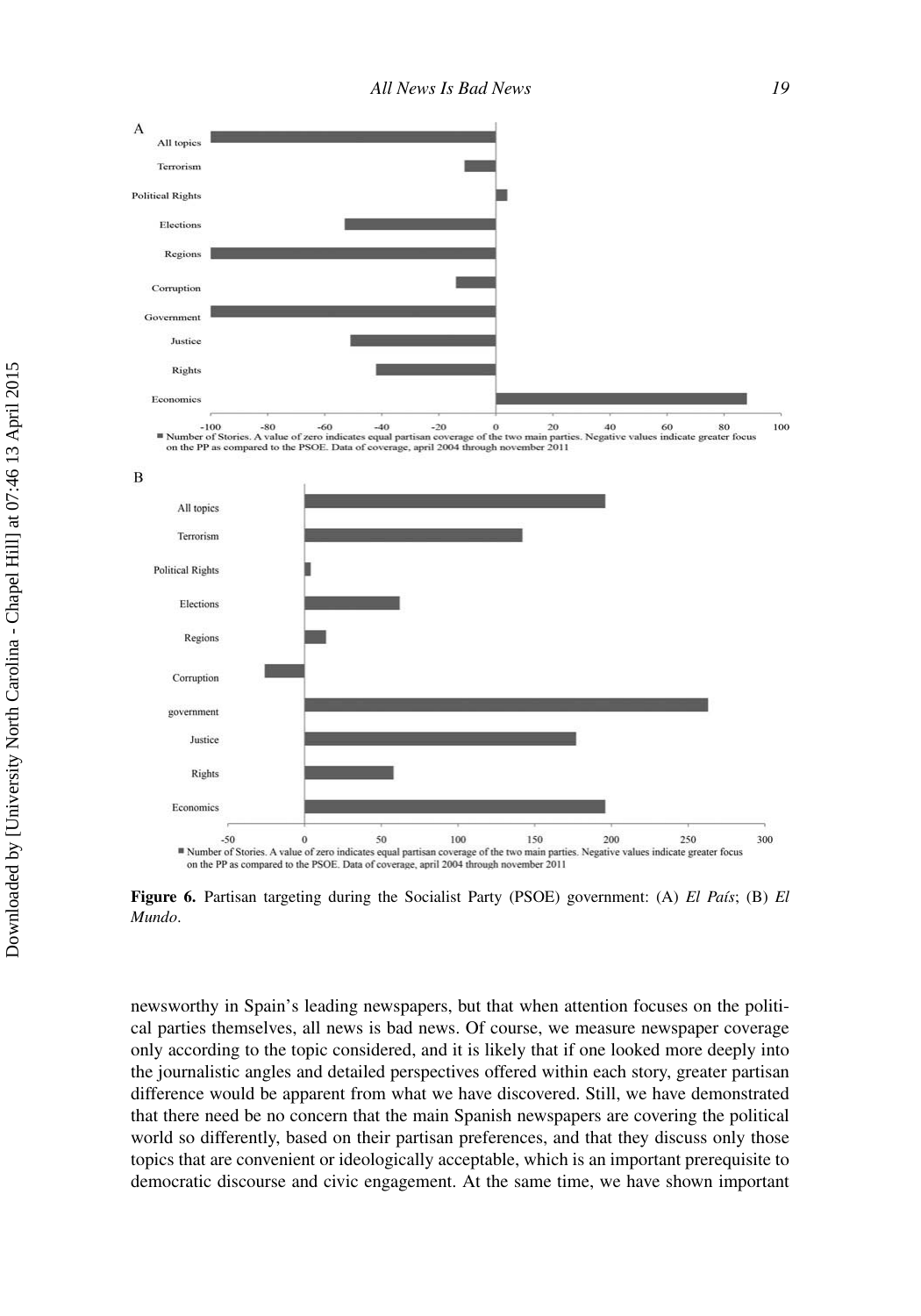<span id="page-21-0"></span>

**Figure 7.** Number of stories: (A) *El País*; (B) *El Mundo*. A value of zero indicates equal coverage of the two main parties. Negative values indicate greater focus on the Popular Party (PP) as compared to the Socialist Party (PSOE); positive values indicate more coverage of the PSOE (April 1996–March 2004).

partisan difference with respect to coverage of ideologically distant political actors as compared to allies. Further research on these important topics will certainly fill in some of the gaps remaining, and we hope that this analysis will serve as an important first step in that endeavor.

#### **Notes**

1. The Grupo Zeta publishes one of the most read sports newspapers in Spain (*Sport*) and *El Periodico de Catalunya*. There is also a *Periódico* in Extremadura and Aragón. Together they are the third most read quality papers after *El País* and *El Mundo* in Spain. Still, most of its readers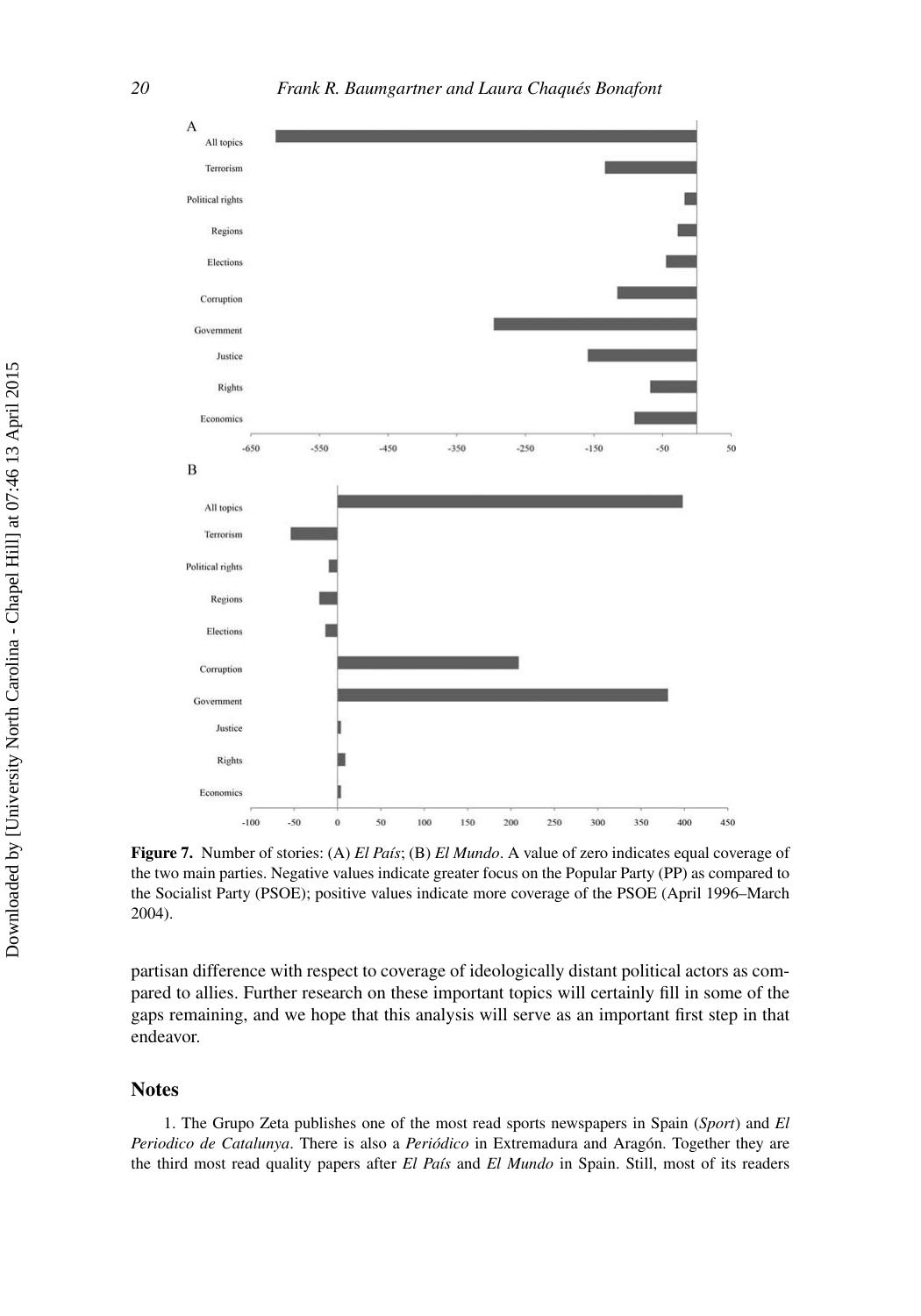are located in Catalonia, and voters of Catalan political parties (see any of the annual reports of the AIMC [Asociación para la investigación de Medios de Comunicación (Asssociation for Research of the Mass Media)] and the survey number 2920 of the Centro de Investigaciones Sociológicas).

<span id="page-22-5"></span>2. In 2011, most of the 68 newspapers in Spain were local newspapers with low circulation levels and low-quality profiles. Nationwide newspapers are a few, but account for most of the readers—*El País* and *El Mundo* account for more than 25% of readers nationwide—and dominate the political discourse (Berges, [2010;](#page-22-11) Bustamante, [2002;](#page-23-6) de Mateo, Bergés, & Garnatxe, 2010; McChesney, [2003\)](#page-24-10). Finally, in some regions like Catalonia, Galicia, or The Basque Country, regional newspapers—like *La Vanguardia, la Voz de Galicia*, or *El Diario Vasco*—account for an important share of the readers, and have an important impact on the political debate.

<span id="page-22-6"></span>3. Data on media parallelism are only available in terms of readership. The Centro de Investigaciones Sociológicas (CIS) introduced a specific question in several polls in order to capture this link among ideology, political parties, and newspaper readers. Here, we provide data from two different surveys: studio no 2920*/*0 Post-electoral Elecciones Generales 2011 (question 25a) and studio no 2798 *Barómetro de abril* 2009 (question 13c). In both questions respondents were asked about which newspaper they read to get information about politics. Here, the ideological scale goes from 1 (far left) to 10 (far right).

<span id="page-22-7"></span>4. Besides from academic research (e.g., Sampedro & Seoane Pérez, 2008), institutions like Freedom House or Reporters Without Borders provide data about the erosion of media freedom in Spain.

<span id="page-22-8"></span>5. The formula is as follows: Entropy =  $(p(x)^*log(p(x))$ , where  $p(x)$  represents the proportion of stories on an issue (there are 23 issues in the Spanish agendas project list of topics; see the [Appendix\)](#page-25-0). This was originally developed in the field of thermodynamics to measure the diffusion of heat, but it has been adapted to political science and social sciences in general to analyze scope (see Baumgartner et al., [2008;](#page-22-3) Boydstun, Bevan, & Thomas, 2014). Economists use similar measures to analyze the concentration of firms in an industry: high entropy would refer to great competition, whereas low entropy would mean one firm monopolizes or dominates an industry.

<span id="page-22-9"></span>6. Our focus on front-page news stories may limit our ability to speak generally about small parties in the media. It is possible that such parties are more often covered in the inside pages of the nation's leading newspapers. Still, the front pages are important indicators of public discussion and while it would be of great interest to know if the results might differ when including inside-page articles, the degree of advantage to the larger parties on the front pages is clearly an important element of the Spanish media system, and likely in others as well.

#### <span id="page-22-10"></span>**References**

- <span id="page-22-2"></span>Arsenault, A. A., & Castells, M. (2008). The structure and dynamics of global multi-media business networks. *International Journal of Communication*, *2*, 707–748.
- <span id="page-22-3"></span>Baumgartner, F. R., De Boef, S., & Boydstun, A. E. (2008). *The decline of the death penalty and the discovery of innocence*. New York, NY: Cambridge University Press.
- Baumgartner, F., & Jones, B. D. (1993). *Agendas and instability in American politics*. Chicago, IL: University of Chicago Press.
- <span id="page-22-0"></span>Bennett, L. W. (1990). Toward a theory of press-state relations in the United States. *Journal of Communication*, *40*(2),103–125.
- <span id="page-22-11"></span>Berges, L. (2010). Poder politico, económico y Comunicativo en la sociedad neoliberal [Political, economic, and communications power in neoliberal society]. *Revista Latina de Comunicación Social*, *65*, 244–254.
- <span id="page-22-1"></span>Blumler, J. G., McLeod, J. M., & Rosengren, K. E. (1992). *Comparatively speaking: Communication and culture across space and time*. London, England: SAGE Series in Communication Research.
- <span id="page-22-4"></span>Boydstun, A. (2013). *Making the news: Politics, the media and agenda setting*. Chicago, IL: University of Chicago Press.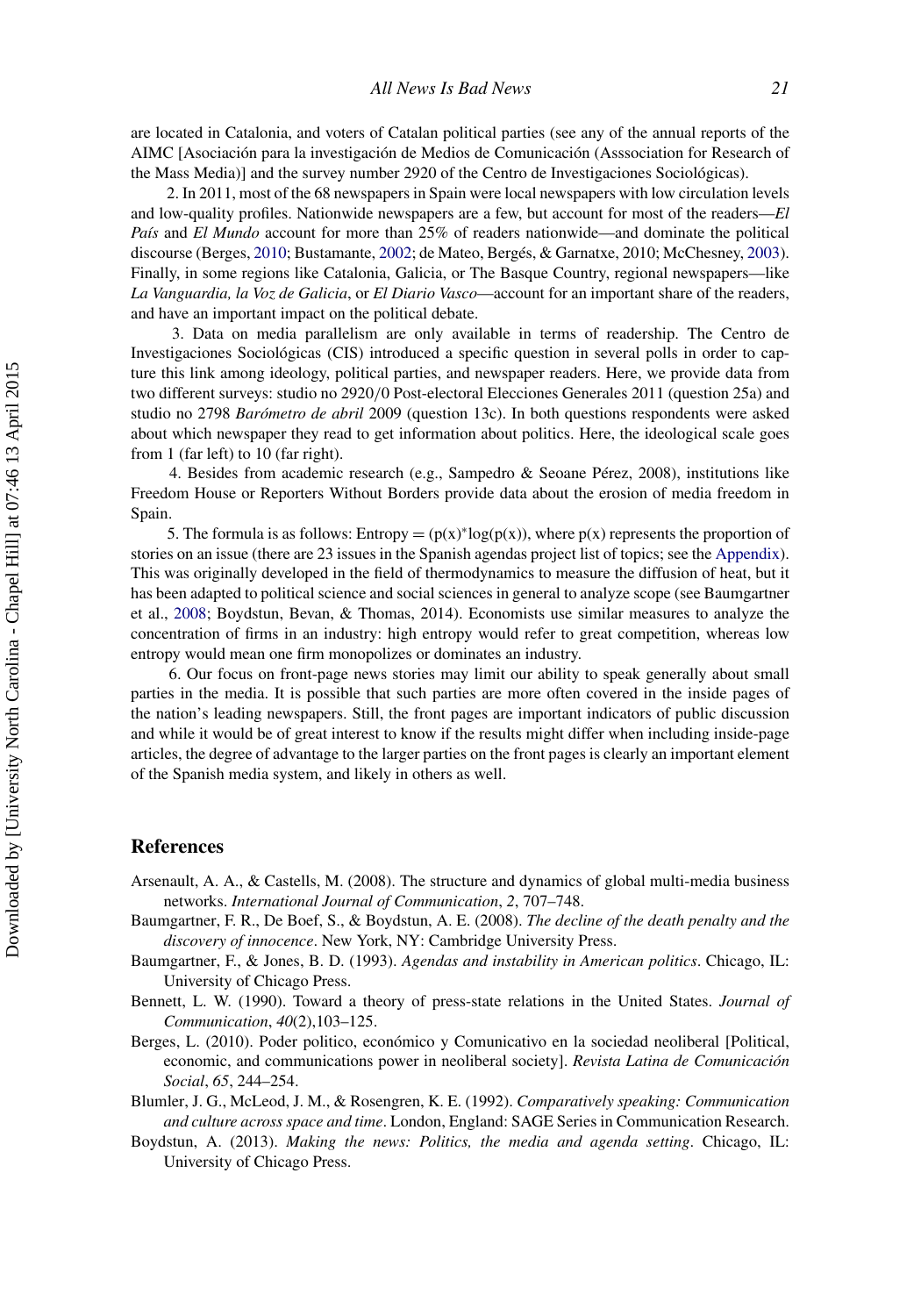- Boydstun, A. E., Bevan, S., & Thomas, H. S. (2014). The importance of attention diversity and how to measure it. *Policy Studies Journal*, *42*(2), 173–196.
- <span id="page-23-19"></span>Budge, I., & Hofferbert, R. I. (1990). Mandates and policy outputs: U.S. party platforms and federal expenditures. *American Political Science Review*, *84*, 111–132.
- <span id="page-23-6"></span>Bustamante, E. (Ed.). (2002). *Comunicación y cultura en la era digital: industrias, mercados y diversidad en España* [Communication and culture in the digital era: Industries, markets and diversity in Spain]. Barcelona, Spain: Gedisa.
- <span id="page-23-4"></span>Castells, M. (2009). *Communication power*. Oxford, England: Oxford University Press.
- <span id="page-23-10"></span>Chaqués Bonafont, L., & Baumgartner, F. R. (2013). Newspaper attention and policy activities in Spain. *Journal of Public Policy*, *13*(1), 1–24.
- <span id="page-23-11"></span>Chaqués Bonafont, L., Palau, A. M., & Baumgartner, F. R. (2015). *Agenda dynamics in Spain*. London, UK: Palgrave Macmillan.
- <span id="page-23-15"></span>Curran, J., Iyengar, S., Lund, A. B.,& Salovaara-Moring, I. (2009). Media system, public knowledge and democracy: A comparative study. *European Journal of Communication*, *24*(1), 5–26.
- De Mateo, R., Bergés, L., & Garnatxe, A. (2010). Crisis, ¿qué Crisis? Los medios de comunicación: empresas y periodismo en tiempos de crisis [Crisis, what crisis? Communications media: Business and journalism in a period of crisis]. In F. Campos (Coord.), *El cambio mediático* (pp. 75–106). Sevilla*/*Zamora, Spain: Comunicación Social.
- <span id="page-23-13"></span>Entman, R. (2004). *Projections of power: Framing news, public opinion, and U.S. foreign policy*. Chicago, IL: Chicago University Press.
- <span id="page-23-3"></span>Fraile, M. (2010).Widening or reducing the knowledge gap? Testing the media effects on political knowledge in Spain (2004–2006). *The International Journal of Press/Politics*, *16*(2), 163–184.
- <span id="page-23-21"></span>González, J. J. (2008). Los medios en la democracia avanzada. ¿Hacia una democracia de audiencia? [The media in advanced democracies: Towards a democratization of audiences?] In J. J. González & M. Requena (Eds.), *Tres décadas de cambio social en España* (2nd ed., pp. 345–382). Madrid, Spain: Alianza Editorial.
- <span id="page-23-0"></span>Graber, D. (2003). *The power of communication: Managing information in public organizations*. Washington, DC: CQ Press.
- <span id="page-23-18"></span>Green-Pedersen, C., & Stubager, R. (2010). The political conditionality of mass media influence: When do parties follow mass media attention? *British Journal of Political Science*, *40*, 633–677.
- <span id="page-23-12"></span>Gunther, R. Montero, J. R., & Wert, J. I. (1999). The media and politics in Spain: From dictatorship to democracy. Barcelona: Institut de Ciéncies Polítiques i Socials. Working Paper No. 176. Retrieved from [http://www.icps.cat/archivos/WorkingPapers/WP\\_I\\_176.pdf](http://www.icps.cat/archivos/WorkingPapers/WP_I_176.pdf)
- <span id="page-23-7"></span>Gunther, R., & Mughan, A. (2000). *Democracy and the media*. Cambridge, UK: Cambridge University Press.
- <span id="page-23-2"></span>Hallin, D. C., & Mancini, P. (2004). *Comparing media systems: Three models of media and politics*. New York, NY: Cambridge University Press.
- <span id="page-23-14"></span>Hamilton, J. T. (2004). *All the news that's fit to sell: How the market transforms information into news*. Princeton, NJ: Princeton University Press.
- <span id="page-23-5"></span>Iyengar, S. (1991). *Is anyone responsible? How television frames political issues*. Chicago, IL: University of Chicago Press.
- <span id="page-23-1"></span>Iyengar, S., & McGrady, J. A. (2007). *Media politics: A citizen's guide*. New York, NY: W.W. Norton & Company.
- <span id="page-23-8"></span>Jones, E. D. (2007). Grupos mediáticos y culturales en España [Media and cultural groups in Spain]. *Zer*, *22*, 183–214.
- <span id="page-23-16"></span>Kepplinger, H. M. (2002). Mediatization of politics: Theory and data. *Journal of Communication*, *52*(4), 972–986.
- <span id="page-23-17"></span>Kepplinger, H. M., Brosius, H. B., & Staab, J. F. (1991). Instrumental actualization: A theory of mediated conflicts. *European Journal of Communication*, *6*, 263–290.
- <span id="page-23-20"></span>Klingemann, H.-d., Hofferbert, R., & Budge, I. (1994). *Parties, policies, and democracy*. London, England: Westview Press.
- <span id="page-23-9"></span>Llorens, C. (2010). Spain's media concentration policy: A patchwork crucial to the understanding of the Spanish media system. *International Journal of Communication*, *4*, 844–864.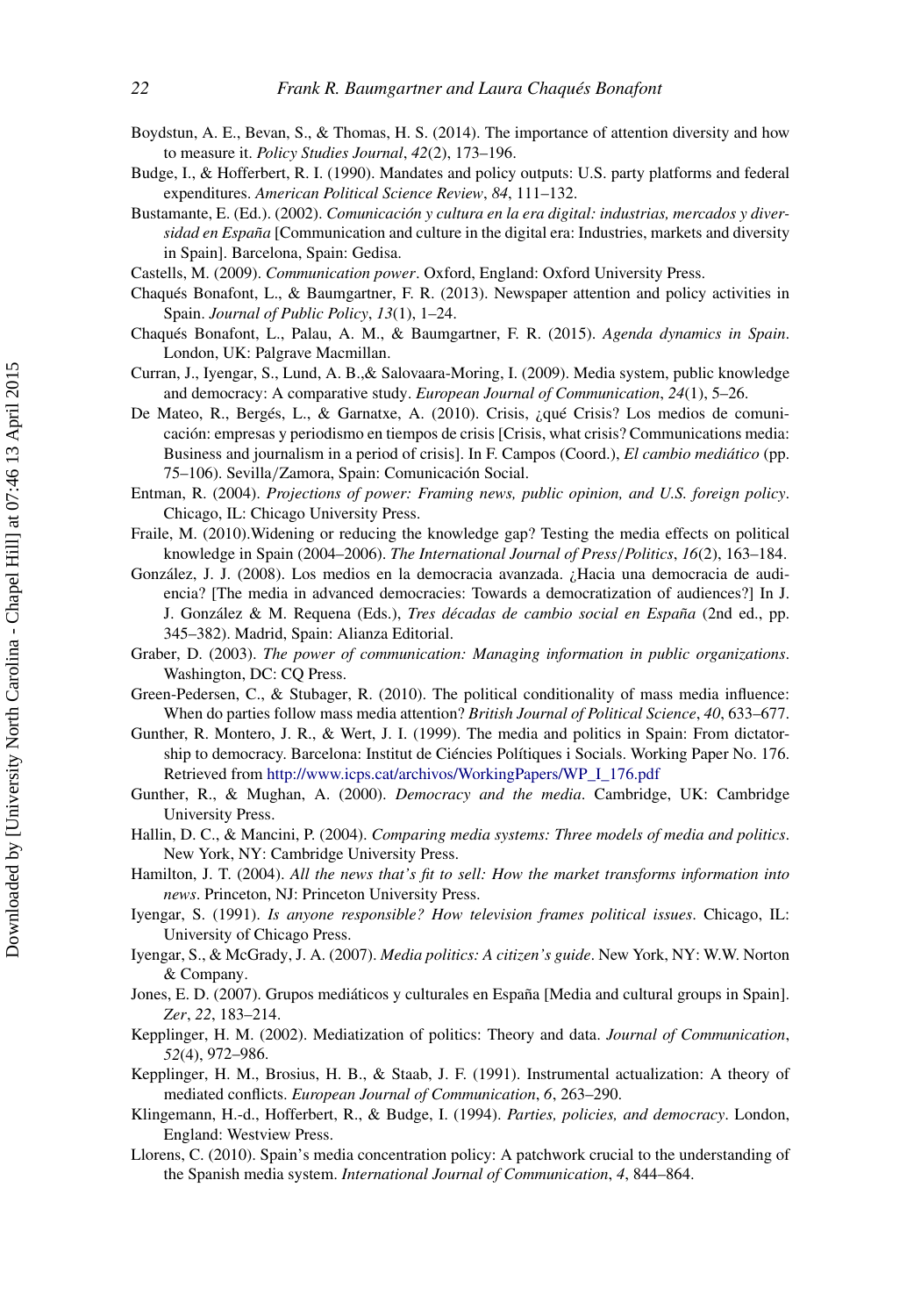<span id="page-24-10"></span>McChesney, R. (2003). Theses on media deregulation. *Media, Culture and Society*, *25*,125–133.

- <span id="page-24-1"></span>Norris, P. (2000). *A virtuous circle*. Cambridge, NY: Cambridge University Press.
- Palau, A., & Davesa, F. (2012). El impacto de la cobertura mediática de la corrupción en la opinión pública Española [The impact of media coverage of corruption on Spanish public opinion]. *Revista Española de Investigaciones Sociológicas*, *144*, 97–126.
- <span id="page-24-4"></span>Sampedro, V., & Seoane Pérez, F. (2008). The 2008 Spanish general elections: "Antagonistic bipolarization" geared by presidential debates, partisanship, and media interest. *The International Journal of Press/Politics*, *13*(3), 336–344.
- Semetko, H. A., & Canel, M. J. (1997). Agenda senders versus agenda-setters: Television in Spain's1996 election campaign. *Political Communication*, *14*, 459–479.
- <span id="page-24-2"></span>Seymour-Ure, C. (1974). *The political impact of mass media*. London, England: Constable*/*Sage.
- <span id="page-24-3"></span>Seymour-Ure, C. (2003). *Prime ministers and the media: Issues of power and control*. Oxford, England: Blackwell.
- <span id="page-24-9"></span>Soroka, S. N. (2006). Good news and bad news: Asymmetric responses to economic information. *The Journal of Politics*, *68*(2), 372–385.
- <span id="page-24-6"></span>Stromback, J., & Van Aelst, P. (2013).Why political parties adapt to the media: Exploring the fourth dimension of mediatization. *International Communication Gazette*, *75*(4), 341–358.
- <span id="page-24-8"></span>Thesen, G. (2013). When good news is scarce and bad news is good: Government responsibilities and opposition possibilities in political agenda setting. *European Journal of Political Research*, *52*, 364–389.
- <span id="page-24-5"></span>Tresch, A. (2009). Politicians in the media: Determinants of legislators' presence and prominence in Swiss newspapers. *The International Journal of Press/Politics*, *14*(1), 67–90.
- Van Kempen, H. (2007). Media-party parallelism and its effects: A cross-national comparative study. *Political Communication*, *24*, 303–320.
- <span id="page-24-0"></span>Walgrave, S., & Van Aelst, P. (2006). The contingency of the mass media's political agenda setting power: Towards a preliminary theory. *Journal of Communication*, *56*, 88–109.
- <span id="page-24-7"></span>Wolfsfeld, G., & Sheafer, T. (2006). Competing actors and the construction of political news: The contest over waves in Israel. *Political Communication*, *23*(3), 333–354.